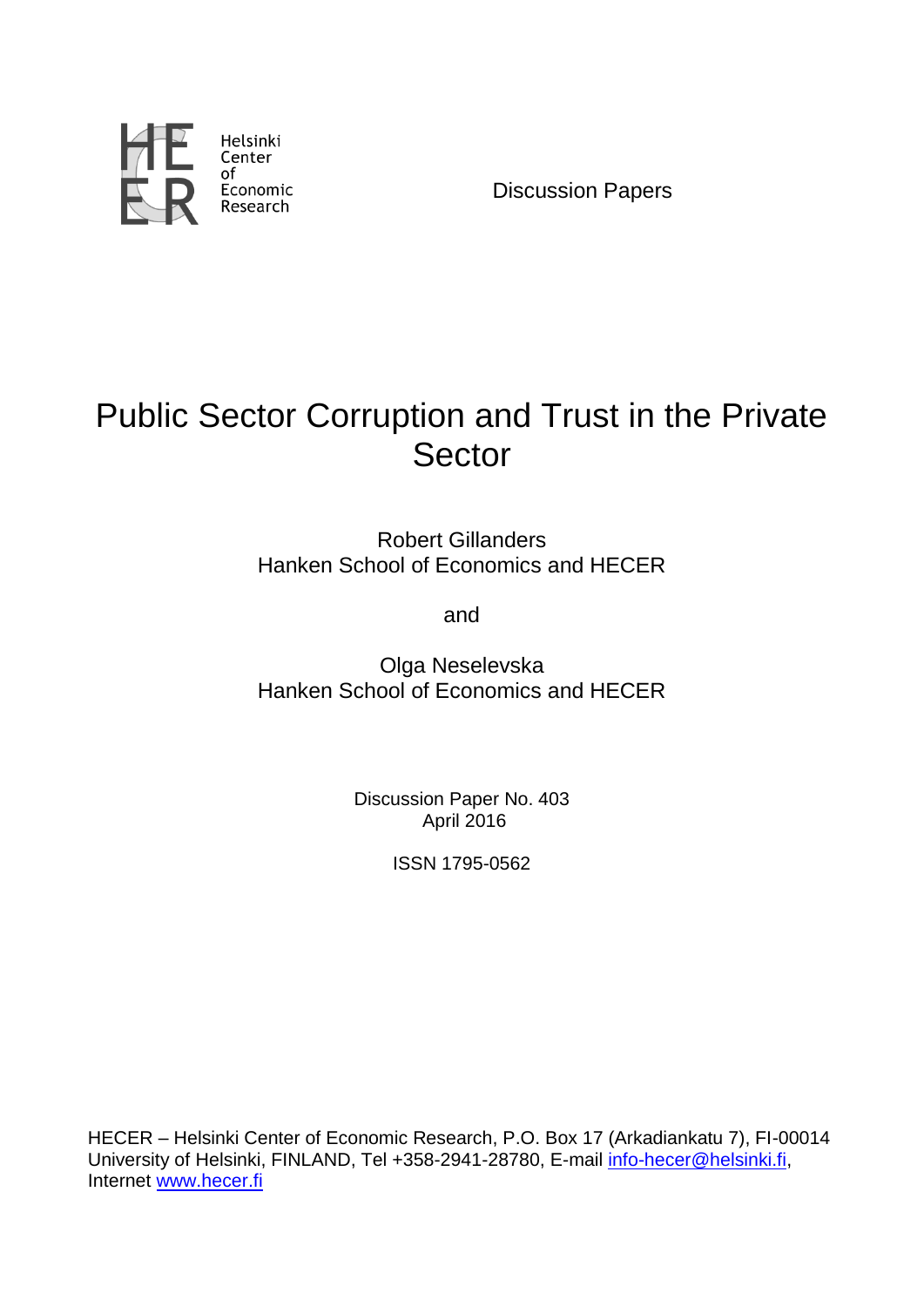# Public Sector Corruption and Trust in the Private Sector \*

# Abstract

In this paper we use data from the Afrobarometer surveys to demonstrate that there is an undesirable spill-over from petty corruption in the public sector to trust in private sector institutions. Our results show that experiencing bribery in the course of one's interactions with the public sector lowers one's trust in big private corporations, small businesses, and local traders. This finding holds even when we allow for perceptions of political corruption to enter the specification. We do not find any significant association between a measure of interpersonal trust and bribery experience which suggests that our findings with regards to market institutions are not driven by corruption lowering trust in general. Having to pay a bribe for household services, which is perhaps the setting most like a private sector transaction, is the corrupt interaction most strongly associated with the decline in private sector trust. We find some evidence that the spill-over is larger in democracies than in non-democratic regimes. Given the importance of trust in market institutions for the efficient functioning of an economy, our findings thus point to a previously unknown and potentially substantial cost of corruption and add to the case for anti-corruption efforts.

## **JEL Classification:** D73, K4, O10, O55

**Keywords:** bribery, corruption, corruption experiences, corruption perceptions, private sector trust, sub-Saharan Africa, trust

| <b>Robert Gillanders</b>          | Olga Neselevska                   |
|-----------------------------------|-----------------------------------|
| <b>Hanken School of Economics</b> | <b>Hanken School of Economics</b> |
| Department of Economics           | Department of Economics           |
| P.O. Box 479                      | P.O. Box 479                      |
| FI-00101 Helsinki                 | FI-00101 Helsinki                 |
| <b>FINLAND</b>                    | <b>FINLAND</b>                    |
| e-mail: rgillanders@gmail.com     | e-mail: o.neselevska@gmail.com    |

\* We are grateful to Laura Arranz Aperte, Tom Berglund, Michael Breen, Amadou Boly, Mika Haapanen, Ilpo Kauppinen, Topi Miettinen, Staffan Ringbom, Smriti Sharma, Saurabh Singhal, Rune Stenbacka, and seminar participants at the Finnish Economics Association 2016 annual conference, UNU-WIDER, HECER, and the Hanken Centre for Corporate Governance for helpful comments and suggestions. Neselevska gratefully acknowledges financial support from the Kone foundation.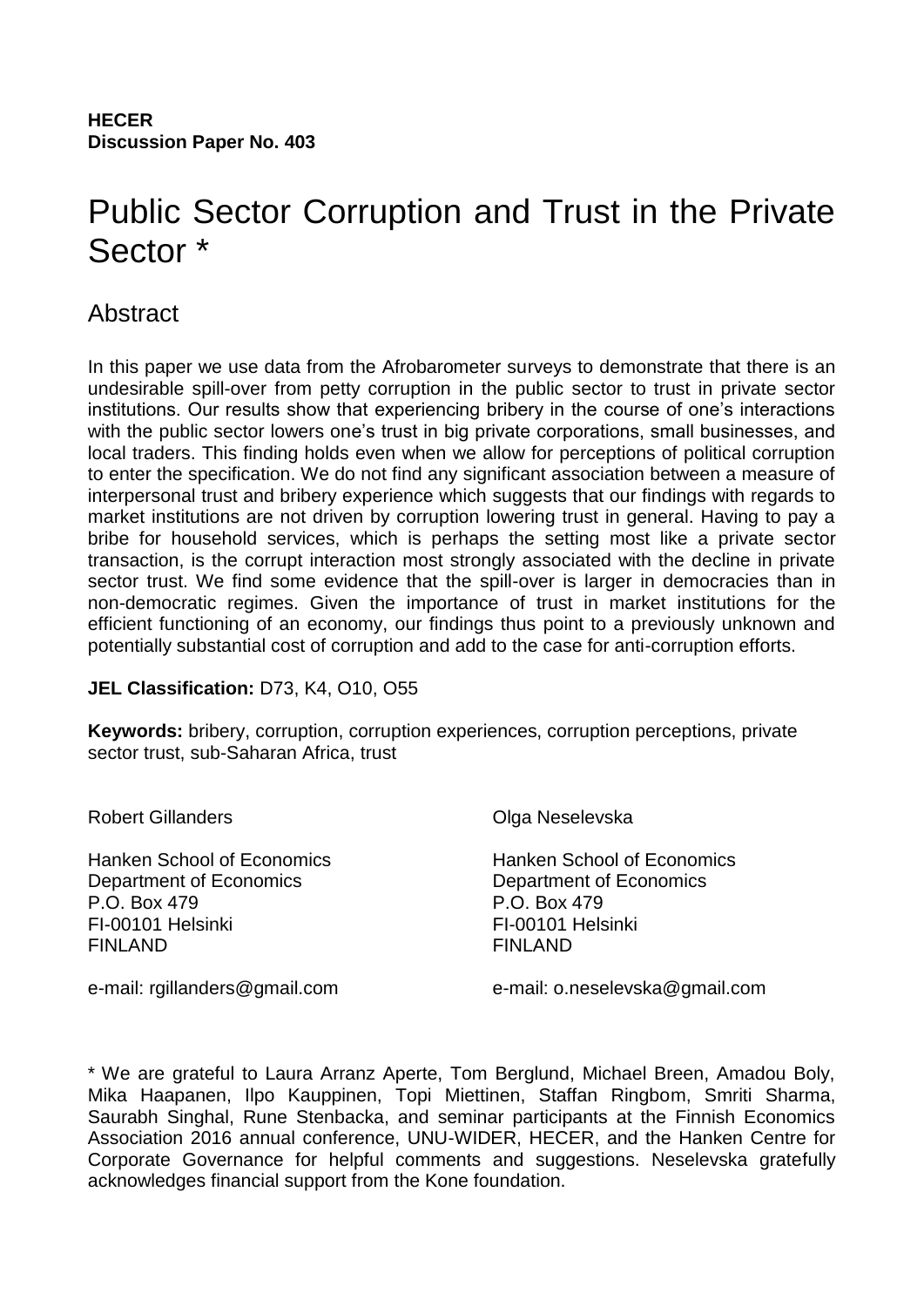#### **1 INTRODUCTION**

There is a long standing literature that argues that trust is an essential economic lubricant. For example, trust has been shown to be important for growth and development (Knack and Keefer, 1997; Zak and Knack, 2001). It is most often asserted that this operates via a reduction in transaction costs. On the other hand, corruption, the abuse of public power for private gain, has been found by many researchers to be sand in the wheels of an economy. Macro evidence suggests that corruption is detrimental to economic growth (Mauro, 1995), though perhaps only in institutional settings that are otherwise strong (Aidt et al, 2008), and to foreign direct investment inflows (Wei, 2000). Similarly, Fisman and Svensson (2007) find that bribery has a negative effect on firm growth. This paper examines the relationship between these two important social forces in that we ask if individuals who experience corruption in their dealings with the public sector are more or less likely to trust the private sector.

It is not obvious what the association between experiencing public sector corruption and trust in the private sector should be. On the one hand, if one has to pay a bribe to an agent of one's state, one may feel more inclined to view favourably the institutions of the private sector. That is to say that because people may see the private sector as the natural alternative to the public sector, an experience of petty public sector corruption could encourage individuals to trust businesses more. Alternatively, perhaps one would become more cynical about the legal protections available to them in the event of private sector malfeasance and consequently be less likely to trust the private sector. A mechanism similar to this is uncovered by Raiser et al (2008) who show that trust between firms in transition economies is higher where there is confidence in the rule of law. Using data from the Afrobarometer surveys, we find that there is a negative association between experiencing corruption and trust in the private sector. This result is robust to the inclusion of perceptions of political and business corruption and it is evident with regards to trust in all layers of the private sector.

Trust is essential when complete or legally binding contracts are impossible; in other words, in a situation of asymmetric or imperfect information (Williamson, 1985). This applies to many different settings, from customer credit and wage agreements to policy-making and is perhaps particularly important in developing economies where legal protection is weak and or costly. In addition to its role in reducing transaction costs, trust in management is positively associated with valued work behaviours and attitudes (Dirks and Ferrin, 2002). Similarly,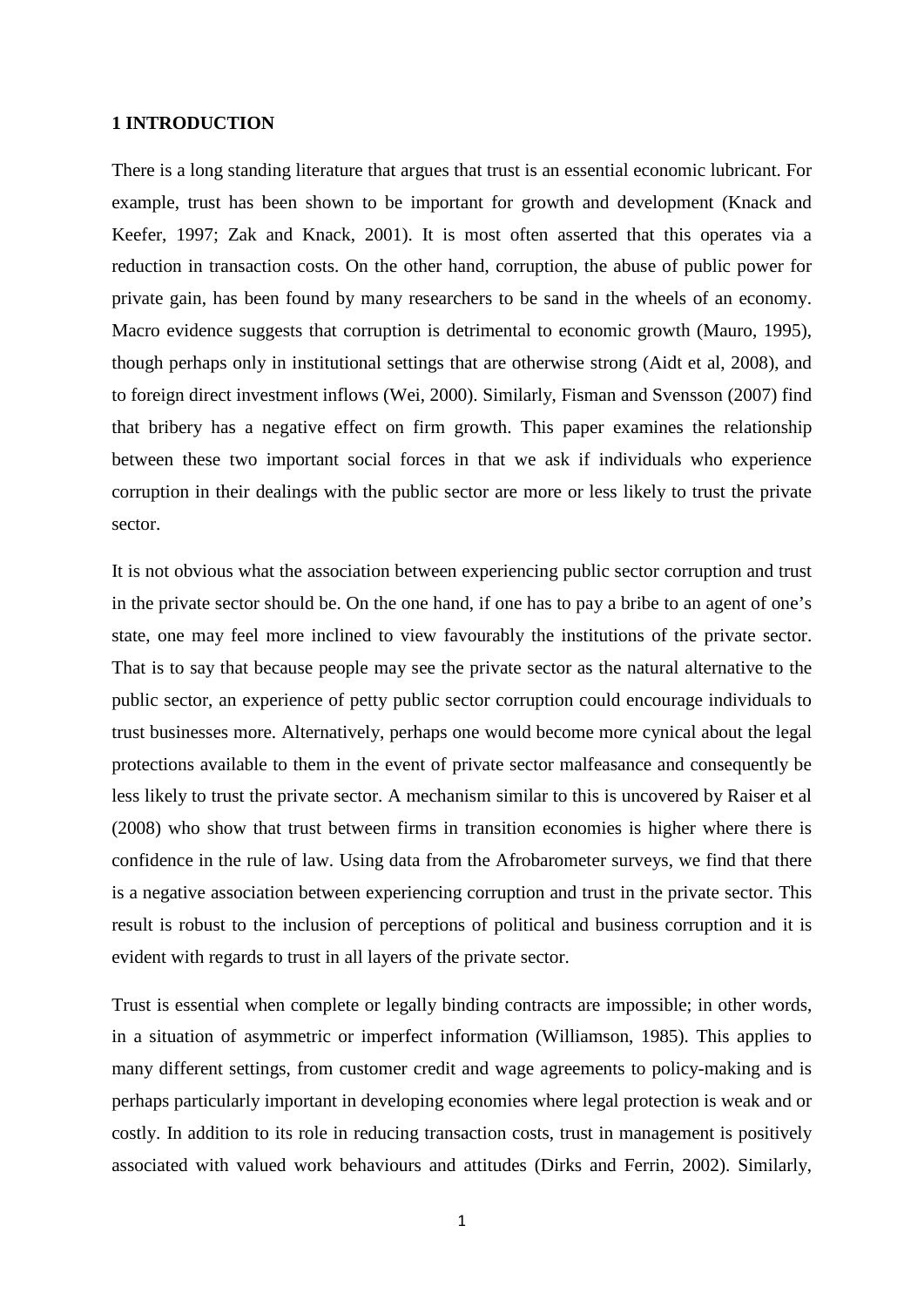variation in social capital (a concept closely related to generalized trust) affects confidence in national institutions (Brehm and Rahn, 1997). Generalized trust between citizens also facilitates resolution of collective action problems (Coleman, 1990; Putman, 1993). Relatedly, Den Butter and Mosch (2003) argue that mutual trust between government, unions and employers, the central bank, and advisory bodies was the driving force behind the Dutch recovery that began in the 1980s. La Porta et al (1997) demonstrate that trust is important for a wide range of macro level outcomes including governance and infrastructure. Trust has also been shown to matter for investment behaviour (Guiso et al, 2008; Georgarakos and Pasini, 2011; Klein and Shtudiner, 2015), labour market participation (Tu and Bulte, 2010), the level of TFP and its growth rate (Bjørnskov and Méon, 2015), and human and physical capital accumulation (Dearmon and Grier, 2011). Interpersonal trust is also important in terms of support for and the effectiveness of redistributive policies (Daniele and Geys, 2015; Bergh and Bjørnskov, 2014). Another strand of the trust literature has shown that generalised trust facilitates deregulation of business (Heinemann and Tanz, 2008; Aghion at al 2010; Pinotti, 2012; Leibrecht and Pitlik, 2015) which is a factor that has been shown to matter in terms of growth and development (Djankov et al, 2006; Gillanders and Whelan, 2014). Although Peiró-Palomino and Tortosa-Ausina (2013) demonstrate that the beneficial effect of trust on GDP per capita varies with the level of development, the literature thus suggests that, on average, a high level of trust has the potential to make a society better off and more equal.

While trust tends to lower transactions costs, corruption can act as an unofficial tax on many activities and can also increase uncertainty. For example, corruption increases the burden of regulation and red tape (Guriev, 2004; Breen and Gillanders, 2012). Huntington (1968) argues that corruption could "grease the wheels" of economic activity in poor institutional settings and both Méon and Weill (2010) and Dreher and Gassebner (2011) provide some evidence in support of this assertion. However, the weight of evidence suggests that corruption is damaging in terms of many outcomes at the individual, firm, and country level.

The importance of trust for economic outcomes has given rise to a literature that has sought to understand the causes and correlates of trust. These papers tend to study mainly generalized trust, i.e. trust towards other people (Glaeser et al, 1999; Alesina and Ferrara, 2002; Bjornskov, 2007; Dohmen et al, 2008; Yamamura, 2008; Corbacho et al, 2015). Given the apparent importance of trust and corruption to an economy, it should come as no surprise that the links between corruption and dimensions of trust have been studied in the past. Many authors have concluded that the perception of corruption and/or an experience of corruption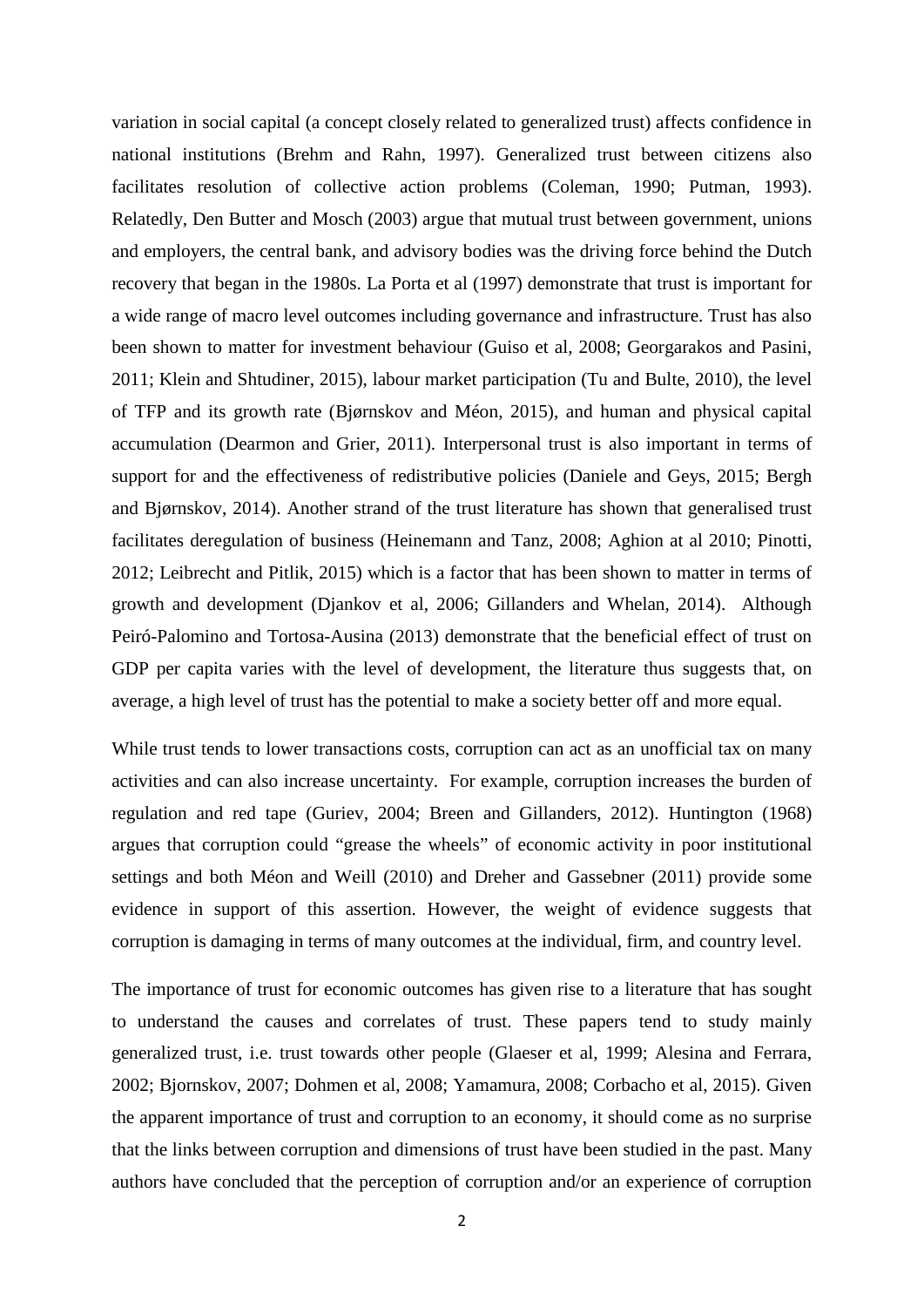<span id="page-4-0"></span>are highly corrosive to trust in the state and its agents (Seligson, 2002; Anderson and Tverdova, 2003; Chang and Chu, 2006; Armah-Attoh et al, 2007; Lavallee et al, 2008; Morris and Klesner, 2010; Blanco, 2013), to interpersonal trust (Seligson, 2002; Uslaner, 2004; Banerjee, 2015), and even to opinions regarding non-domestic institutions (Torgler, 2008; Breen and Gillanders, 2015).

Our paper, however, is primarily concerned with explaining trust in the broad institutions of the private sector. One can readily see how this type of trust is vital for the efficient functioning of an economy. Individuals interact with the private sector as consumers, workers, investors, and even as policy-makers and regulators. If they have little trust in the private sector then they will make different choices than those who trust the private sector to deliver on its promises regarding the quality of goods, wage contracts, credit contracts, or regulation. This aspect of trust has received some attention in the recent past. Adams et al. (2010) study the determinants of distrust in corporations and show that ideological and psychological traits such as liberalism and cynicism correlate with corporate distrust. Ingenhoff and Sommer (2010) study trust in companies and CEOs and conclude that trust in companies and trust in CEOs differ and are influenced by different factors.

The remainder of this paper proceeds as follows. Section 2 describes our data and empirical approach. Section 3 presents our results and Section 4 concludes.

#### **2 DATA AND APPROACH**

For the most part, the data for this paper comes from Round 2 of the Afrobarometer. The Afrobarometer project collects data from representative surveys and contains information on attitudes and social and economic conditions.<sup>[1](#page-4-0)</sup> Round 2 was carried out in 2002-2003 and covered Botswana, Cape Verde, Ghana, Kenya, Lesotho, Malawi, Mali, Mozambique, Namibia, Nigeria, Senegal, South Africa, Tanzania, Uganda, Zambia, and Zimbabwe. While many rounds have information on corruption experience, only Round 2 has information regarding trust in private sector institutions.

 $1$  The data, the original questionnaire, and the full methodology can be obtained from www.afrobarometer.org.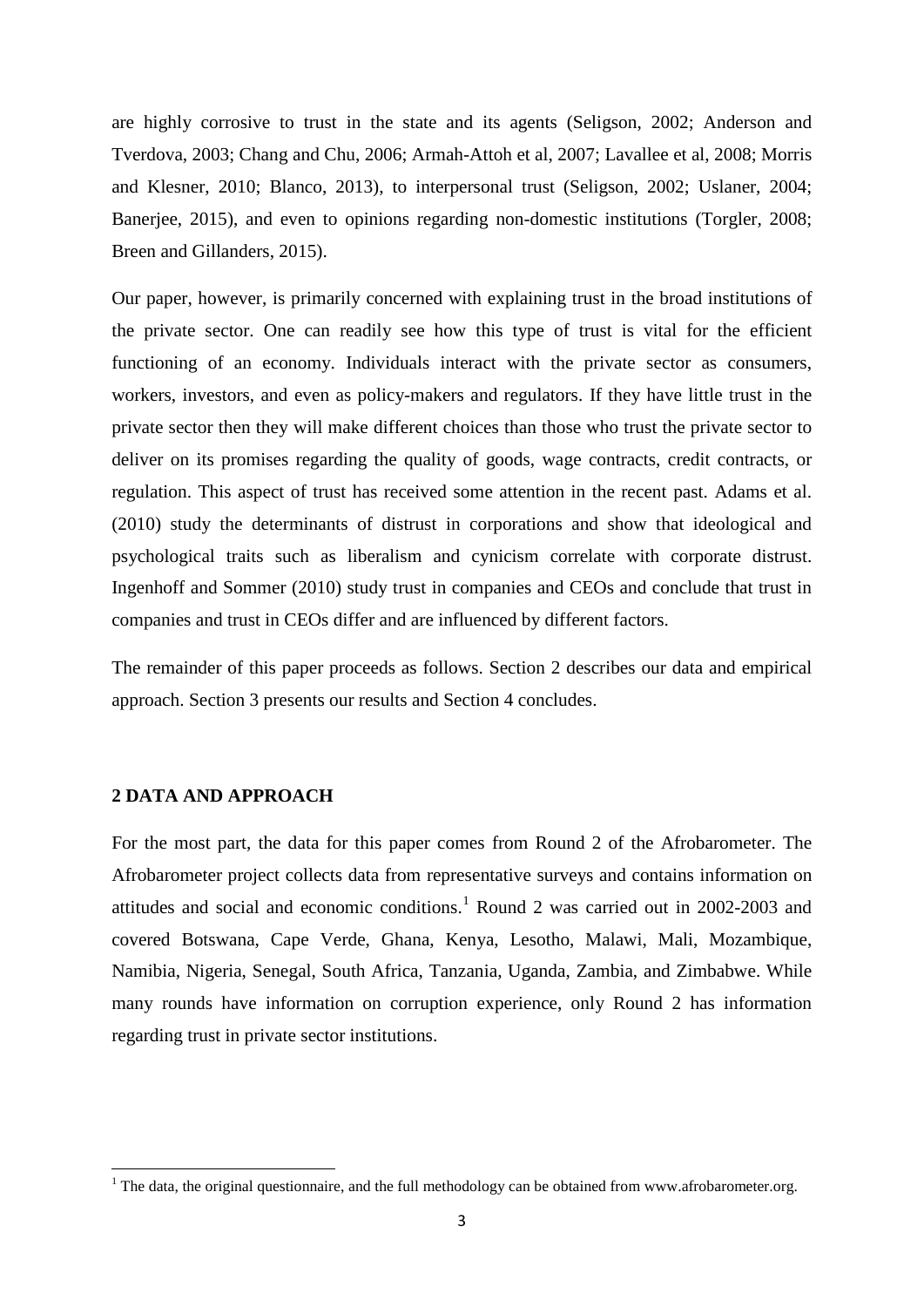We have measures of trust in the private sector at three levels: big private corporations, small business and shopkeepers, and traders in local markets. They come from the following survey question:

*How much do you trust each of the following, or haven't you heard enough about them to say?*

- *Big private corporations*
- *Small businesses/shopkeepers*
- *Traders in local markets*

Respondents could answer on a scale from "not at all" to "a very great deal." While we use the original ordered responses as a robustness test, for simplicity in most of the analysis below we use a dummy variable for each level of the private sector that takes a value of zero if the answer was "Not at all" or "A little bit" and a value of one if the answer was "A lot" or "A very great deal". Note that we have information regarding people's attitudes to the entire spectrum of private sector activity; from the large and opaque corporations to the familiar and knowable local traders. We examine each of these separately as these issues of transparency and familiarity might give rise to qualitatively or quantitatively different relationships between public sector corruption and trust in the private sector depending on the level in question.

Our chief explanatory variable of interest captures an individual's experiences of petty corruption. We make use of the answers to the following questions:

*In the past year, how often (if ever) have you had to pay a bribe, give a gift, or do a favour to government officials in order to:*

- *Get a document or a permit?*
- *Get a child into school?*
- *Get a household service (like piped water, electricity, or phone)?*
- *Avoid a problem with the police (like passing a checkpoint or avoiding a fine or arrest)?*

Each of these questions can be answered "never", "once or twice", "a few times" and "often" to which we assign the values from 0 to 3 respectively. By summing over these four categories, we obtain an index of bribery experience that ranges from 0 to 12, where higher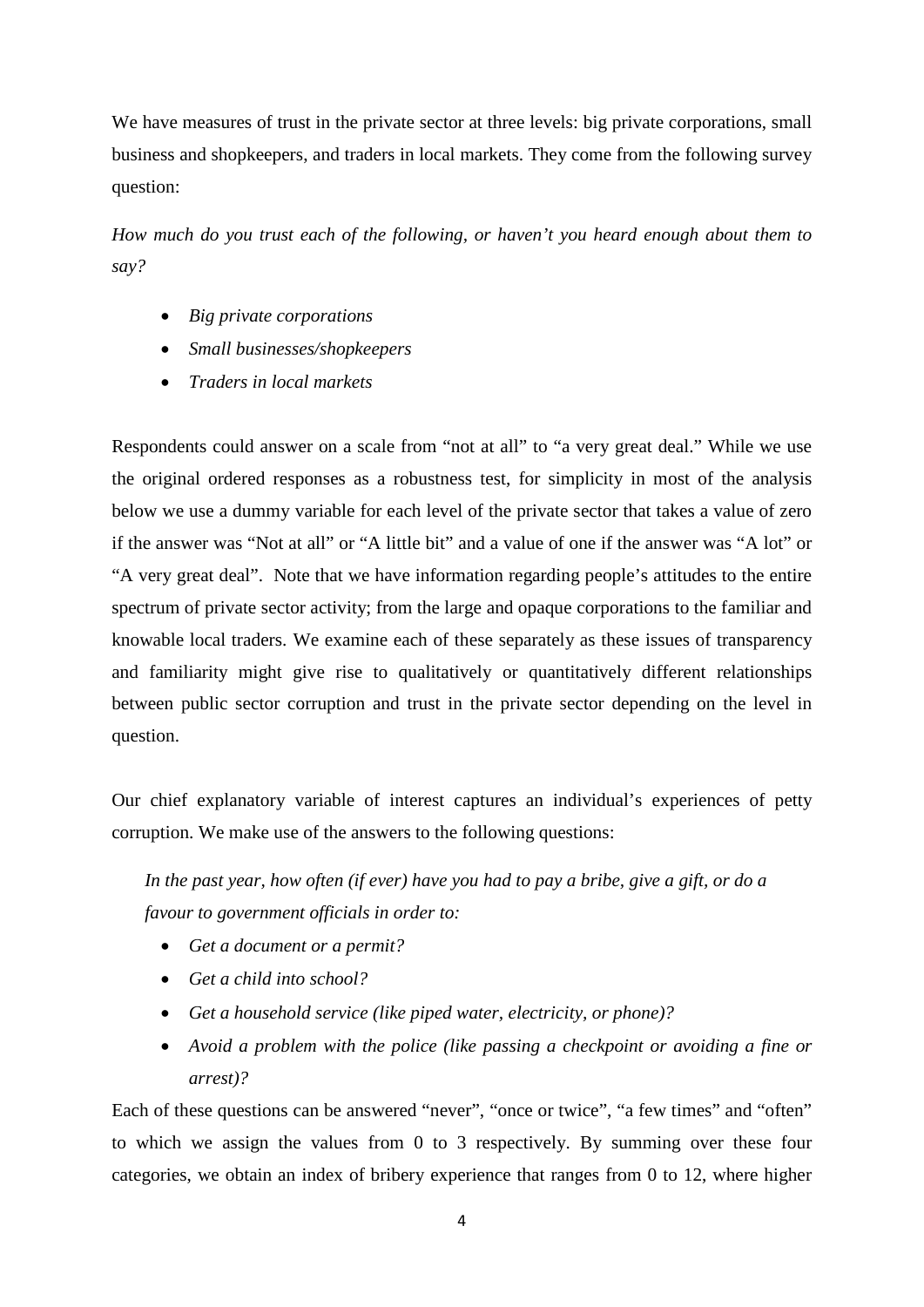<span id="page-6-0"></span>values correspond to a more extensive experience of paying bribes.<sup>[2](#page-6-0)</sup> Note that the question explicitly refers to bribes paid to government officials. Such self-reported information could in principle be subject to biases and lead to an endogeneity problem in that less trusting people might be prone to embellishing their corruption experience history. Thus, as a robustness test we use a simple dummy variable that takes a value of one if the respondent has any reported history at all of paying a bribe in any of the above situations. The idea here is that while people might exaggerate, they are less likely to completely invent a history of bribe paying when none exists.

Table A1 presents summary statistics and full definitions for the other variables used in the paper. One can see that trust in the private sector is middling with each of our trust dummies having a mean of around 0.4. While the means are similar, Table A2 shows that the correlations between the three types of trust (measured on the ordered 0-3 scale) are not overly high. One can hold different levels of trust for different types of actor. Looking at the correlations of these measures with another dimension of trust, trust in the courts, further supports this idea. One's trust in the private sector and one's trust in the state can be different. Table A1 also tells us that 23% of people in our sample have had some experience of bribery (in the situations that the survey asks about) in the recent past.

We estimate probit models where the private sector trust dummies are the dependent variable and corruption experience is our main explanatory variable of interest. We include country dummies to account for cross country differences in the level of trust and we cluster the standard errors at the country and region level. We control for a number of characteristics that are common in the trust literature. These are defined in Table  $A1<sup>3</sup>$  $A1<sup>3</sup>$  $A1<sup>3</sup>$  Our most important control is the individual's perceptions of political corruption. This is constructed from the following survey element:

# *How many of the following people do you think are involved in corruption, or haven't you heard enough about them to say?*

- *The President and Officials in his Office*
- *Elected leaders, such as parliamentarians or local councillors*
- *Government officials*

<sup>&</sup>lt;sup>2</sup> Round 2 also asks about bribes paid to cross a border and "for anything else." We omit these as in the former case we do not know if the bribe was paid to agents of the respondent's own country or of another and in the latter case very few people indicated that they had done so. This also allows us to generate the exact same index when we use the Round 3 data to study interpersonal trust.

<sup>&</sup>lt;sup>3</sup> Our results are robust to using income decile as an alternative to the poverty index.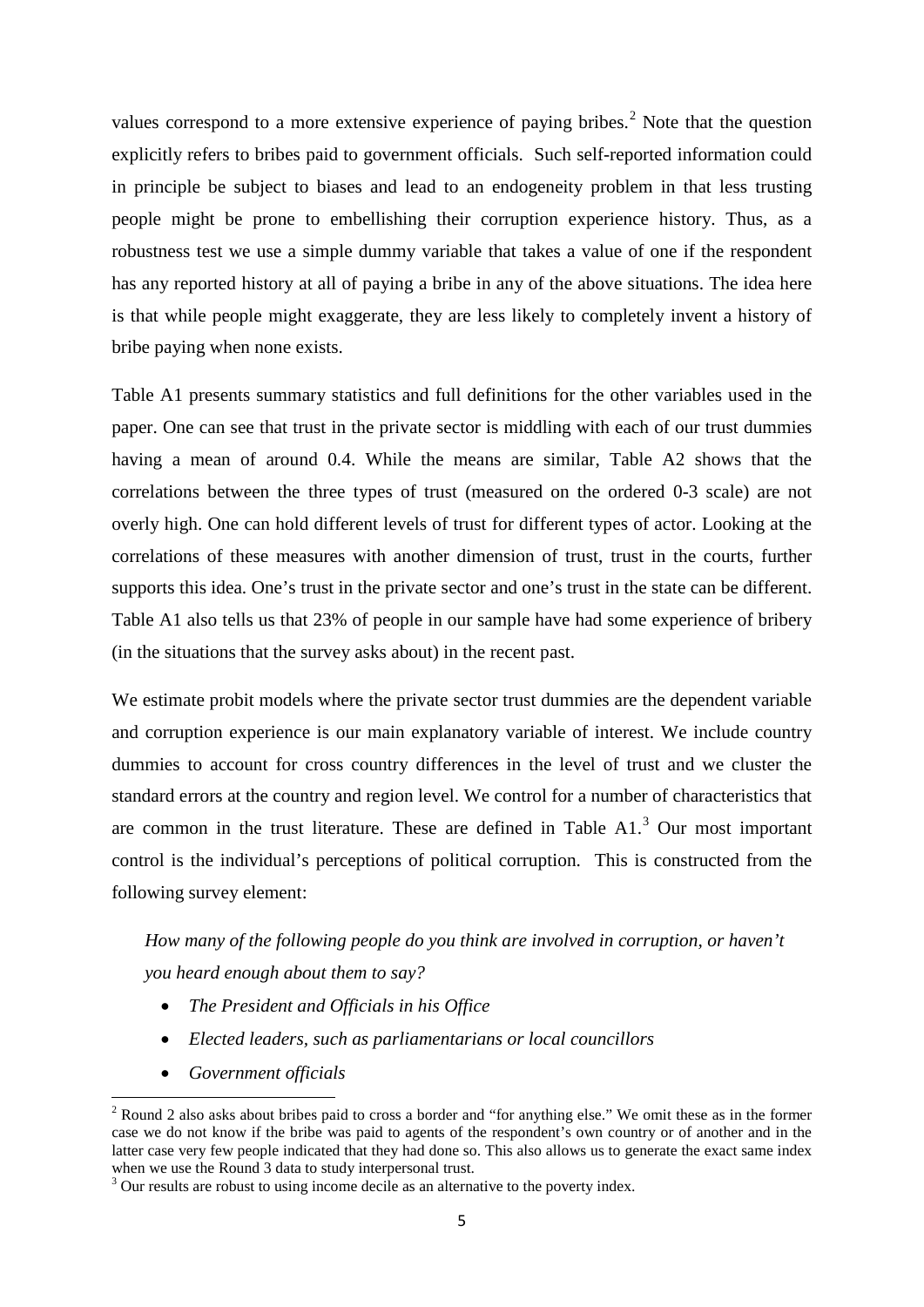Each of the questions can be answered "none", "some of them", "most of them" and "all" to which we assign the values from 0 to 3 respectively. By summing these we obtain an index of perceptions of political corruption that ranges from 0 to 9.

We control for perceptions of corruption for several reasons. First of all, it has been well established in the literature referenced above that perceptions of political corruption are damaging to some dimensions of trust. One's experiences of petty corruption could inform one's perceptions of grand corruption and so for the purposes of our research question it is important to see if experiences play a role in private sector trust formation holding perceptions constant. In addition, Round 2 of the Afrobarometer lacks a measure of interpersonal trust. We wish to take account of an individual's general level of trust and controlling for their perceptions of political corruption is a reasonable proxy for this to the extent that perceptions of corruption reflect an expectation that some people in the society will behave in an opportunistic manner to benefit themselves at the expense of others. As an alternative we use a dummy variable capturing trust in the courts. This gives us approximately 3000 more observations.

The literature outlined in Section 1 has noted that interpersonal trust and political trust are likely endogenous with regards to corruption. The level of interpersonal trust and political trust in a society might make corruption more or less permissible, effective, and necessary, and it may also change the perceptions of corruption. While the experimental work of Banerjee (2015) concludes that corruption has an effect on trust but not the other way around, we acknowledge that this is far from a settled issue. Moreover, our finding of a negative association between the experience of corruption and private sector trust could in principle be driven by people with low trust in the private sector availing of the public sector more often and thus encountering bribery situations more often. We offer several rebuttals to these and related endogeneity concerns. Firstly, some of the situations for which we have information on bribery demands are not situations that are alternatives to the private sector. Secondly and relatedly, while this story is plausible with regards to big private corporations which can provide goods and services that have a public sector counterpart it is less convincing when it comes to small local traders. As we will see, our results are qualitatively the same at each level of the private sector and the sizes of the coefficients are also very similar. Thirdly, in some specifications we also control for perceptions of corruption in business which could shape both trust in the private sector and corruption experiences, and in a robustness check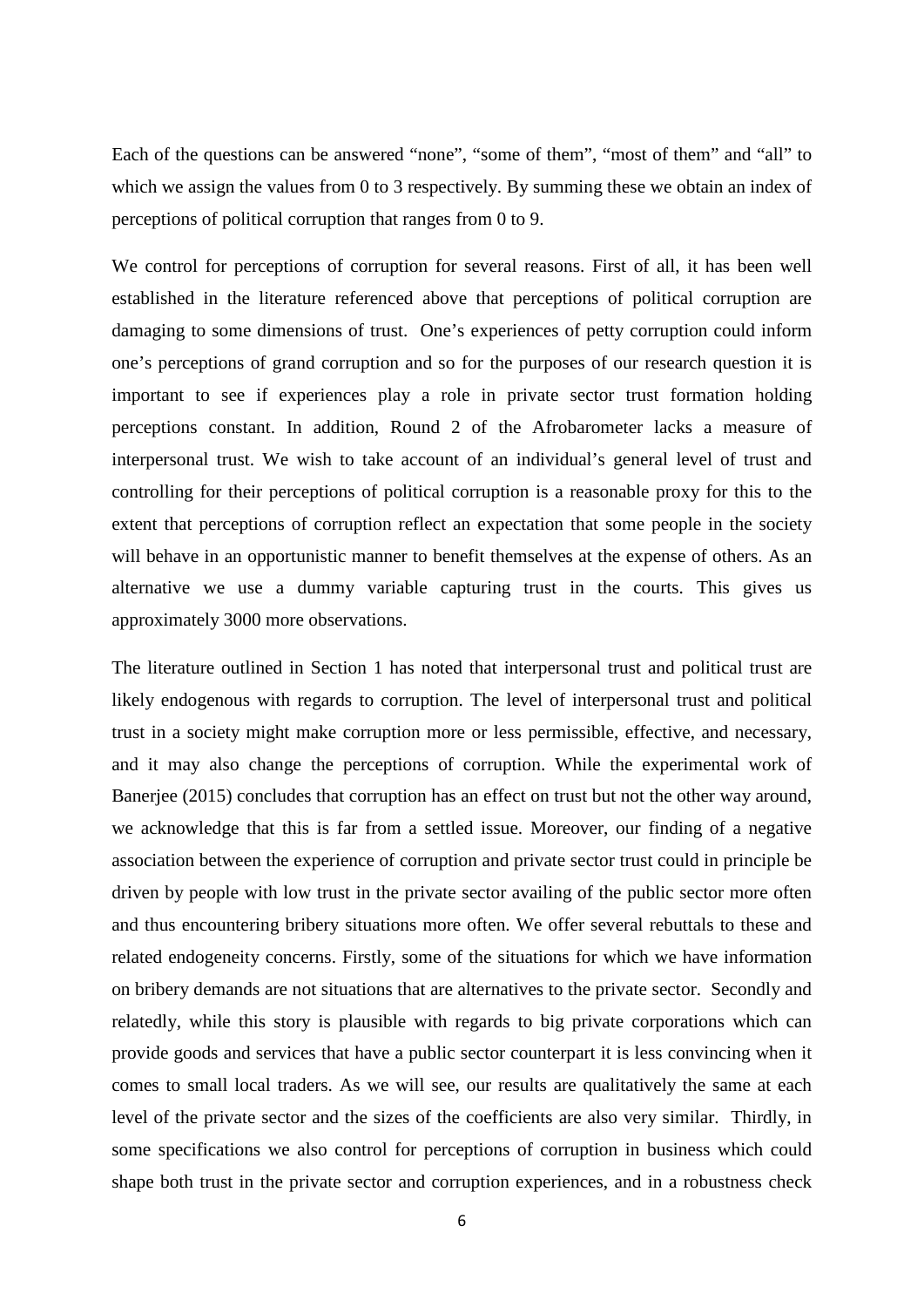<span id="page-8-0"></span>we control for ideology. Finally, in a robustness exercise we swap our individual experience of corruption variable for the average in the respondent's survey region. In all cases, our main result survives.

#### **3 RESULTS**

#### **3.1 Main Results**

Tables 1, 2, and 3 present our main results. Table 1 uses trust in big private corporations as the dependent variable. Column 1 tells us that those who experience bribery in the public arena are less likely to trust big private corporations. The magnitude of the marginal effect is meaningful. Someone with a bribery index score of 3 is 3.3% less likely to express trust in private corporations. This is comparable to the effect of being a woman and to the effect of having some secondary education. Column 2 shows that perceptions of political corruption are a strong predictor of this type of trust. Column 3 presents our central finding. Even when one controls for perceptions of corruption experiencing bribery is a significant predictor of trust in the private sector.

Column 4 swaps the bribery index for the bribery dummy and reaches the same conclusion. Holding corruption perceptions constant, any experience of bribery reduces one's trust in big private corporations by 3.6%. Column 5 substitutes trust in the courts for perceptions of corruption. This does not change our results.<sup>[4](#page-8-0)</sup> Finally, Column 6 allows perceptions of how corrupt foreign and local businessmen are. Neither of these variables is significant in the case of trust in big private corporations.[5](#page-8-0)

<sup>&</sup>lt;sup>4</sup> As alternatives, we also used dummies for trust in the parliament, the army and the police. Our results were unchanged.

<sup>&</sup>lt;sup>5</sup> If we try and explain perceptions of how corrupt local and foreign businessmen are then experience of bribery matters but only if we exclude perceptions of political corruption.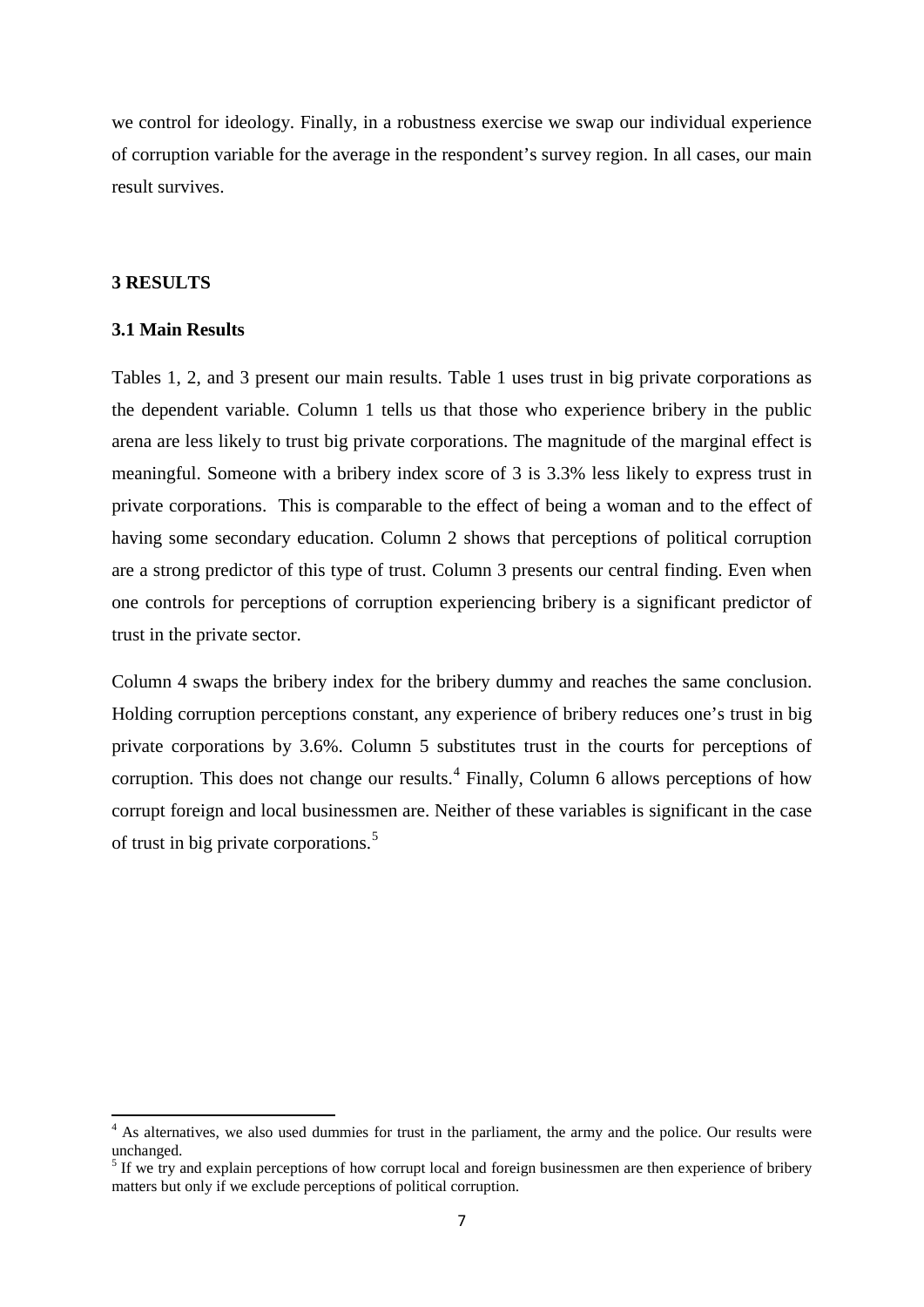|                                                                                                                                                                       | (1)                                                  | (2)                                                  | (3)                                                      | (4)                                                    | (5)                                                  | (6)                                                     |
|-----------------------------------------------------------------------------------------------------------------------------------------------------------------------|------------------------------------------------------|------------------------------------------------------|----------------------------------------------------------|--------------------------------------------------------|------------------------------------------------------|---------------------------------------------------------|
| Bribery experience<br>$(0-12 \text{ scale})$<br><b>Corruption Perceptions</b><br>$(0-9 \text{ scale})$<br>Bribery experience<br>(dummy)<br>Trust in courts<br>(dummy) | $-0.0113***$<br>(0.00299)                            | $-0.0164***$<br>(0.00359)                            | $-0.00902$ ***<br>(0.00319)<br>$-0.0157***$<br>(0.00368) | $-0.0158***$<br>(0.00370)<br>$-0.0366$ ***<br>(0.0131) | $-0.00858***$<br>(0.00280)<br>$0.324***$<br>(0.0146) | $-0.00876***$<br>(0.00337)<br>$-0.0141***$<br>(0.00377) |
| Age                                                                                                                                                                   | 0.000154                                             | 0.000220                                             | 0.000124                                                 | 0.000111                                               | 0.000321                                             | 0.000123                                                |
|                                                                                                                                                                       | (0.000353)                                           | (0.000420)                                           | (0.000417)                                               | (0.000416)                                             | (0.000361)                                           | (0.000429)                                              |
| Female                                                                                                                                                                | $-0.0236***$                                         | $-0.0247***$                                         | $-0.0272***$                                             | $-0.0275***$                                           | $-0.0253***$                                         | $-0.0214**$                                             |
|                                                                                                                                                                       | (0.00707)                                            | (0.00795)                                            | (0.00819)                                                | (0.00816)                                              | (0.00727)                                            | (0.00891)                                               |
| Some secondary                                                                                                                                                        | $-0.0394***$                                         | $-0.0354**$                                          | $-0.0350**$                                              | $-0.0351**$                                            | $-0.0251*$                                           | $-0.0261$                                               |
| education                                                                                                                                                             | (0.0131)                                             | (0.0157)                                             | (0.0158)                                                 | (0.0158)                                               | (0.0130)                                             | (0.0165)                                                |
| Secondary education                                                                                                                                                   | $-0.0918***$                                         | $-0.0809***$                                         | $-0.0815***$                                             | $-0.0810***$                                           | $-0.0594***$                                         | $-0.0761***$                                            |
| Some university<br>education<br>University education                                                                                                                  | (0.0174)<br>$-0.0573***$<br>(0.0217)<br>$-0.0578*$   | (0.0195)<br>$-0.0489**$<br>(0.0227)<br>$-0.0453$     | (0.0195)<br>$-0.0494**$<br>(0.0237)<br>$-0.0441$         | (0.0194)<br>$-0.0497**$<br>(0.0236)<br>$-0.0459$       | (0.0167)<br>$-0.0371*$<br>(0.0200)<br>$-0.0294$      | (0.0204)<br>$-0.0502**$<br>(0.0243)<br>$-0.0279$        |
| Poverty index<br>$(0-24 \text{ scale})$<br>Rural                                                                                                                      | (0.0310)<br>$-0.00344**$<br>(0.00163)<br>$-0.0350**$ | (0.0322)<br>$-0.00384**$<br>(0.00183)<br>$-0.0364**$ | (0.0333)<br>$-0.00371**$<br>(0.00181)<br>$-0.0381**$     | (0.0330)<br>$-0.00378**$<br>(0.00182)<br>$-0.0379**$   | (0.0326)<br>$-0.00357**$<br>(0.00151)<br>$-0.0277*$  | (0.0343)<br>$-0.00417**$<br>(0.00191)<br>$-0.0406**$    |
| Businessman                                                                                                                                                           | (0.0149)                                             | (0.0169)                                             | (0.0169)                                                 | (0.0168)                                               | (0.0145)                                             | (0.0180)                                                |
|                                                                                                                                                                       | 0.00410                                              | 0.0127                                               | 0.0136                                                   | 0.0136                                                 | 0.0137                                               | 0.00827                                                 |
|                                                                                                                                                                       | (0.0187)                                             | (0.0206)                                             | (0.0200)                                                 | (0.0199)                                               | (0.0188)                                             | (0.0198)                                                |
| Professional worker                                                                                                                                                   | $-0.0422**$                                          | $-0.0426*$                                           | $-0.0380*$                                               | $-0.0378*$                                             | $-0.0414**$                                          | $-0.0321$                                               |
|                                                                                                                                                                       | (0.0204)                                             | (0.0219)                                             | (0.0219)                                                 | (0.0221)                                               | (0.0208)                                             | (0.0222)                                                |
| Government worker                                                                                                                                                     | 0.00737                                              | 0.0107                                               | 0.0129                                                   | 0.0125                                                 | $-0.0113$                                            | 0.0205                                                  |
|                                                                                                                                                                       | (0.0255)                                             | (0.0264)                                             | (0.0263)                                                 | (0.0263)                                               | (0.0244)                                             | (0.0276)                                                |
| Farmer                                                                                                                                                                | 0.0202                                               | 0.0217                                               | $0.0231*$                                                | 0.0226                                                 | 0.00903                                              | $0.0263*$                                               |
|                                                                                                                                                                       | (0.0139)                                             | (0.0138)                                             | (0.0139)                                                 | (0.0139)                                               | (0.0138)                                             | (0.0142)                                                |
| Active member of                                                                                                                                                      | $-0.0168$                                            | $-0.0234*$                                           | $-0.0225$                                                | $-0.0224$                                              | $-0.0218*$                                           | $-0.0266*$                                              |
| religious community                                                                                                                                                   | (0.0124)                                             | (0.0136)                                             | (0.0139)                                                 | (0.0138)                                               | (0.0118)                                             | (0.0144)                                                |
| Foreign business corruption<br>(dummy)<br>Local business corruption<br>(dummy)                                                                                        |                                                      |                                                      |                                                          |                                                        |                                                      | 0.00313<br>(0.0158)<br>$-0.0263$<br>(0.0163)            |
| <b>Country Dummies</b>                                                                                                                                                | Yes                                                  | Yes                                                  | Yes                                                      | Yes                                                    | Yes                                                  | Yes                                                     |
| Observations                                                                                                                                                          | 17,562                                               | 14,037                                               | 13,732                                                   | 13,732                                                 | 17,192                                               | 12,438                                                  |

## **TABLE 1: Trust in Big Private Corporations**

Notes: Probit marginal effects reported. The corresponding standard errors are clustered by country and region and reported in parentheses.\*, \*\*, and \*\*\* indicates significance at the 10%, 5% and 1% levels respectively.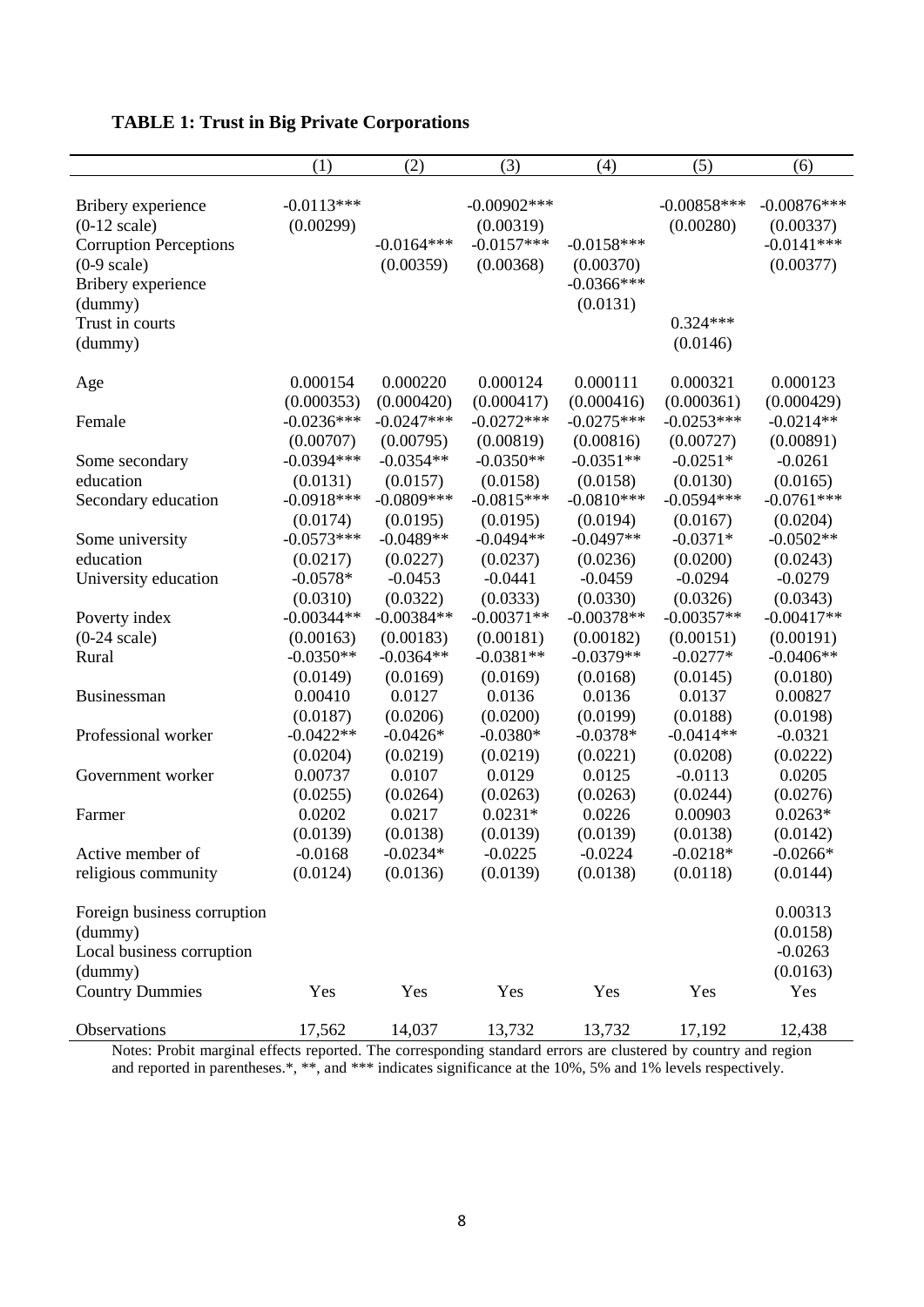Tables 2 and 3 repeat the analysis for the other levels of the private sector. For both trust in small business and trust in local traders we mostly find the same results as we did in the case of trust in big corporations. Experiencing corruption is detrimental in terms of one's trust in these aspects of the private sector. The chief difference across the tables is the role of perceptions of how involved foreign and local businesses are in corruption. We already noted that these variables are not significant predictors of trust in large corporations. However, as Column 6 of Table 2 shows, in the case of small businesses they do seem to matter. A sense that foreign business people are involved in corruption tends to lead to more trust in small business whereas the opposite is true for the perception that local business people are involved in corruption. The significance level of corruption experiences drops to 10% in this case. Column 6 of Table 3 tells us that a perception of local businesses being involved in corruption matters for trust in local traders. Here, the perception of foreign involvement is insignificant. Corruption experiences are significant at 5% in this specification.

Our results thus tell a clear story: petty corruption in the public sector arena has a meaningful and undesirable spill over in terms of trust in, and hence the efficient functioning of, the private sector. As mentioned in Section 1 one could think of reasons for the spill over to be negative or positive. In so far as trust is important to economic efficiency, this is a price that is paid from large corporations down to small traders in local markets, and indeed by those who interact with them and the economy in general. Perhaps surprisingly given the differences between an individual's relationship to big private corporations and to his local traders, the extent of this spill-over is much the same at each level of the private sector. Thus this exercise has uncovered a new cost to petty corruption. Corruption throws sand in the economic grease that is trust in the private sector.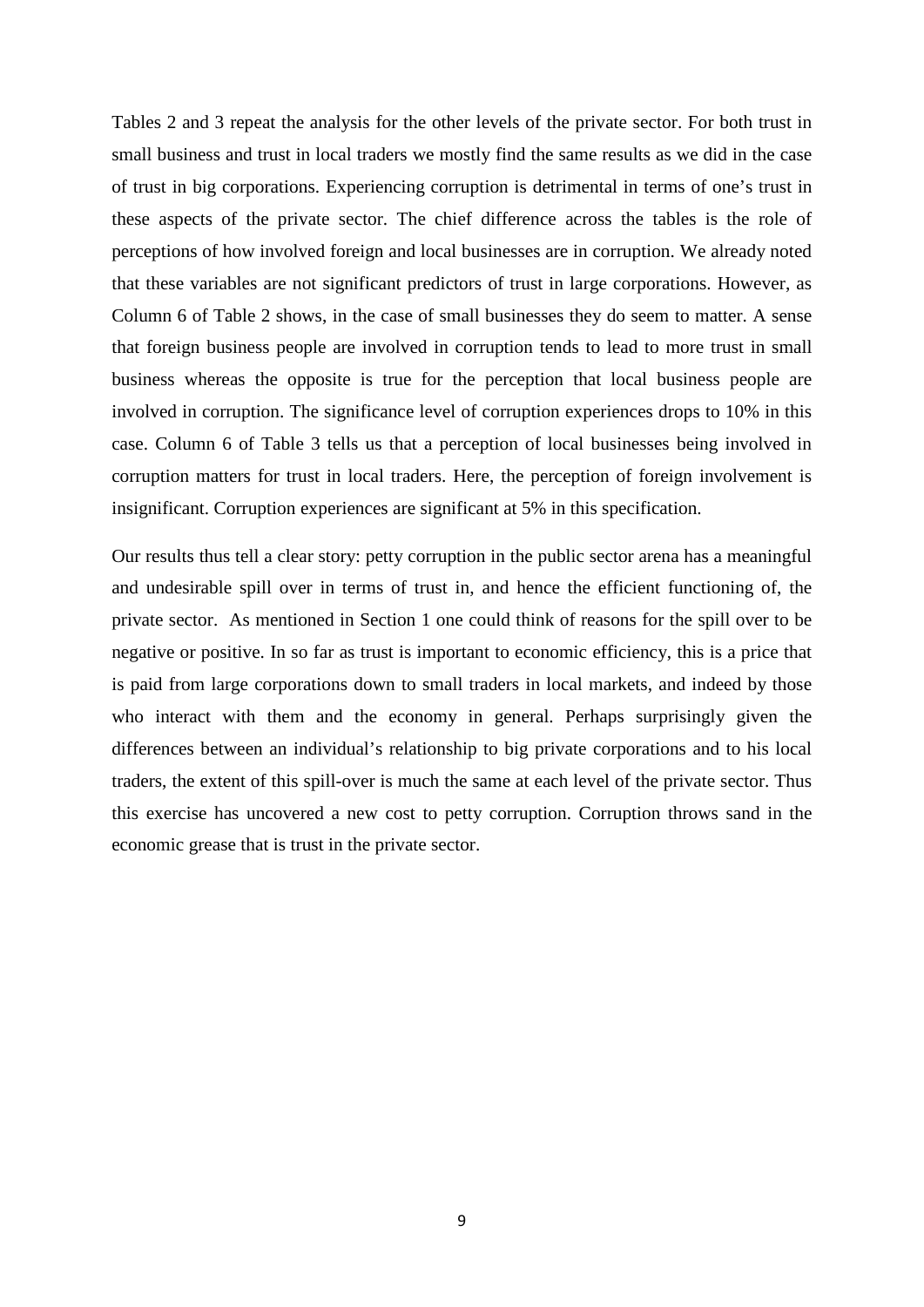|  |  |  |  |  |  | <b>TABLE 2: Trust in Small Businesses</b> |
|--|--|--|--|--|--|-------------------------------------------|
|--|--|--|--|--|--|-------------------------------------------|

|                                                                                                                                                                       | (1)                                 | (2)                                 | (3)                                                    | (4)                                                  | (5)                                                 | (6)                                                   |
|-----------------------------------------------------------------------------------------------------------------------------------------------------------------------|-------------------------------------|-------------------------------------|--------------------------------------------------------|------------------------------------------------------|-----------------------------------------------------|-------------------------------------------------------|
| Bribery experience<br>$(0-12 \text{ scale})$<br><b>Corruption Perceptions</b><br>$(0-9 \text{ scale})$<br>Bribery experience<br>(dummy)<br>Trust in courts<br>(dummy) | $-0.00924***$<br>(0.00301)          | $-0.0140***$<br>(0.00306)           | $-0.00638**$<br>(0.00311)<br>$-0.0137***$<br>(0.00319) | $-0.0137***$<br>(0.00320)<br>$-0.0296**$<br>(0.0121) | $-0.00658**$<br>(0.00301)<br>$0.303***$<br>(0.0119) | $-0.00668*$<br>(0.00353)<br>$-0.0129***$<br>(0.00328) |
| Age                                                                                                                                                                   | $-0.000129$                         | 0.000018                            | 0.000011                                               | $-0.000004$                                          | $-0.000012$                                         | 0.000156                                              |
|                                                                                                                                                                       | (0.000308)                          | (0.000324)                          | (0.000327)                                             | (0.000325)                                           | (0.000332)                                          | (0.000332)                                            |
| Female                                                                                                                                                                | $-0.0227***$                        | $-0.0277***$                        | $-0.0293***$                                           | $-0.0298***$                                         | $-0.0245***$                                        | $-0.0225***$                                          |
|                                                                                                                                                                       | (0.00703)                           | (0.00775)                           | (0.00783)                                              | (0.00776)                                            | (0.00676)                                           | (0.00848)                                             |
| Some secondary                                                                                                                                                        | $-0.0510***$                        | $-0.0411***$                        | $-0.0401***$                                           | $-0.0400***$                                         | $-0.0380***$                                        | $-0.0350**$                                           |
| education<br>Secondary education                                                                                                                                      | (0.0121)<br>$-0.113***$<br>(0.0130) | (0.0136)<br>$-0.102***$<br>(0.0146) | (0.0136)<br>$-0.0995***$<br>(0.0146)                   | (0.0137)<br>$-0.0989***$<br>(0.0147)                 | (0.0117)<br>$-0.0852***$<br>(0.0122)                | (0.0144)<br>$-0.0951***$<br>(0.0161)                  |
| Some university                                                                                                                                                       | $-0.0833***$                        | $-0.0719***$                        | $-0.0691***$                                           | $-0.0691***$                                         | $-0.0654***$                                        | $-0.0636***$                                          |
| education                                                                                                                                                             | (0.0184)                            | (0.0199)                            | (0.0207)                                               | (0.0207)                                             | (0.0170)                                            | (0.0221)                                              |
| University education                                                                                                                                                  | $-0.0657**$                         | $-0.0585*$                          | $-0.0497$                                              | $-0.0509$                                            | $-0.0411$                                           | $-0.0310$                                             |
|                                                                                                                                                                       | (0.0321)                            | (0.0351)                            | (0.0354)                                               | (0.0354)                                             | (0.0327)                                            | (0.0361)                                              |
| Poverty index                                                                                                                                                         | $-0.00274*$                         | $-0.00244$                          | $-0.00217$                                             | $-0.00220$                                           | $-0.00249*$                                         | $-0.00220$                                            |
| $(0-24 \text{ scale})$                                                                                                                                                | (0.00150)                           | (0.00173)                           | (0.00167)                                              | (0.00168)                                            | (0.00139)                                           | (0.00176)                                             |
| Rural                                                                                                                                                                 | $-0.0405***$                        | $-0.0404**$                         | $-0.0416**$                                            | $-0.0414**$                                          | $-0.0314**$                                         | $-0.0385**$                                           |
|                                                                                                                                                                       | (0.0143)                            | (0.0167)                            | (0.0162)                                               | (0.0162)                                             | (0.0142)                                            | (0.0167)                                              |
| Businessman                                                                                                                                                           | $0.0412*$                           | 0.0347                              | 0.0403                                                 | 0.0407                                               | $0.0559**$                                          | 0.0322                                                |
|                                                                                                                                                                       | (0.0242)                            | (0.0255)                            | (0.0256)                                               | (0.0256)                                             | (0.0234)                                            | (0.0253)                                              |
| Professional worker                                                                                                                                                   | $-0.0136$                           | $-0.0114$                           | $-0.00874$                                             | $-0.00824$                                           | $-0.0105$                                           | $-0.0132$                                             |
|                                                                                                                                                                       | (0.0211)                            | (0.0231)                            | (0.0233)                                               | (0.0235)                                             | (0.0213)                                            | (0.0218)                                              |
| Government worker                                                                                                                                                     | 0.0114                              | 0.0191                              | 0.0185                                                 | 0.0181                                               | $-0.00697$                                          | 0.0205                                                |
|                                                                                                                                                                       | (0.0232)                            | (0.0254)                            | (0.0255)                                               | (0.0254)                                             | (0.0228)                                            | (0.0259)                                              |
| Farmer                                                                                                                                                                | 0.0168                              | $0.0218*$                           | $0.0226*$                                              | $0.0223*$                                            | 0.00686                                             | $0.0276*$                                             |
|                                                                                                                                                                       | (0.0127)                            | (0.0130)                            | (0.0133)                                               | (0.0133)                                             | (0.0126)                                            | (0.0144)                                              |
| Active member of                                                                                                                                                      | $-0.0103$                           | $-0.0136$                           | $-0.0130$                                              | $-0.0127$                                            | $-0.0106$                                           | $-0.0166$                                             |
| religious community                                                                                                                                                   | (0.0136)                            | (0.0149)                            | (0.0152)                                               | (0.0152)                                             | (0.0135)                                            | (0.0141)                                              |
| Foreign business corruption<br>(dummy)<br>Local business corruption<br>(dummy)                                                                                        |                                     |                                     |                                                        |                                                      |                                                     | $0.0347**$<br>(0.0150)<br>$-0.0492***$<br>(0.0135)    |
| <b>Country Dummies</b>                                                                                                                                                | Yes                                 | Yes                                 | Yes                                                    | Yes                                                  | Yes                                                 | Yes                                                   |
| Observations                                                                                                                                                          | 19,508                              | 15,265                              | 14,887                                                 | 14,887                                               | 18,977                                              | 13,178                                                |

Notes: Probit marginal effects reported. The corresponding standard errors are clustered by country and region and reported in parentheses.\*, \*\*, and \*\*\* indicates significance at the 10%, 5% and 1% levels respectively.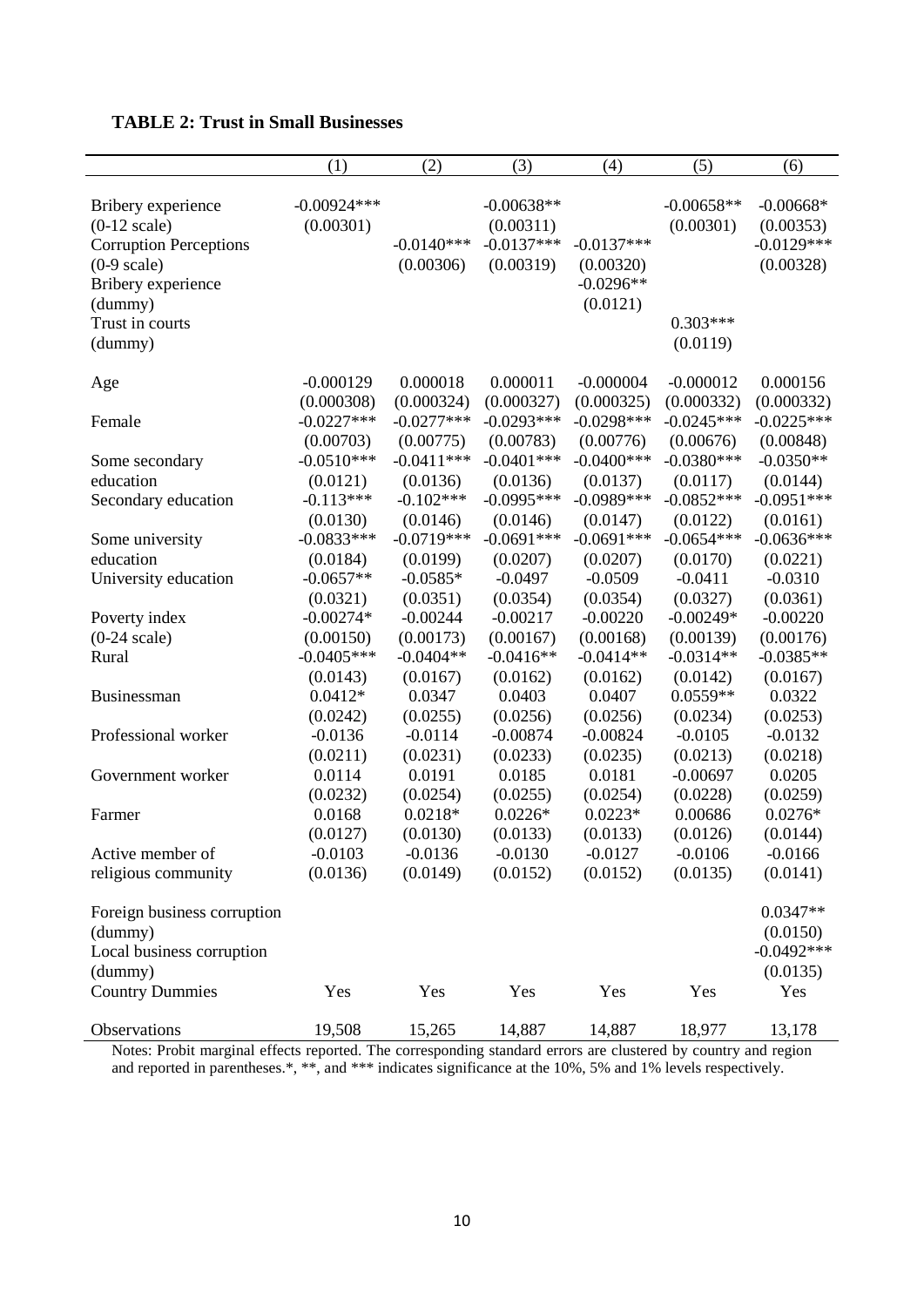|  |  |  |  |  |  |  |  | <b>TABLE 3: Trust in Local Traders</b> |
|--|--|--|--|--|--|--|--|----------------------------------------|
|--|--|--|--|--|--|--|--|----------------------------------------|

|                                                                                                                                                                       | (1)                                     | (2)                                     | (3)                                                     | (4)                                                  | (5)                                                   | (6)                                                    |
|-----------------------------------------------------------------------------------------------------------------------------------------------------------------------|-----------------------------------------|-----------------------------------------|---------------------------------------------------------|------------------------------------------------------|-------------------------------------------------------|--------------------------------------------------------|
| Bribery experience<br>$(0-12 \text{ scale})$<br><b>Corruption Perceptions</b><br>$(0-9 \text{ scale})$<br>Bribery experience<br>(dummy)<br>Trust in courts<br>(dummy) | $-0.00973***$<br>(0.00272)              | $-0.0112***$<br>(0.00331)               | $-0.00752***$<br>(0.00287)<br>$-0.0109***$<br>(0.00348) | $-0.0110***$<br>(0.00350)<br>$-0.0295**$<br>(0.0121) | $-0.00690$ ***<br>(0.00262)<br>$0.292***$<br>(0.0125) | $-0.00787**$<br>(0.00328)<br>$-0.00857**$<br>(0.00360) |
| Age                                                                                                                                                                   | $-0.000092$                             | $-0.000033$                             | $-0.000070$                                             | $-0.000085$                                          | 0.000032                                              | 0.000095                                               |
| Female                                                                                                                                                                | (0.000315)<br>$-0.0253***$<br>(0.00738) | (0.000363)<br>$-0.0345***$<br>(0.00734) | (0.000356)<br>$-0.0386***$<br>(0.00776)                 | (0.000356)<br>$-0.0388***$<br>(0.00772)              | (0.000330)<br>$-0.0265***$<br>(0.00713)               | (0.000374)<br>$-0.0317***$<br>(0.00849)                |
| Some secondary                                                                                                                                                        | $-0.0539***$                            | $-0.0447***$                            | $-0.0455***$                                            | $-0.0455***$                                         | $-0.0404***$                                          | $-0.0424***$                                           |
| education<br>Secondary education                                                                                                                                      | (0.0124)<br>$-0.115***$<br>(0.0139)     | (0.0147)<br>$-0.101***$<br>(0.0162)     | (0.0143)<br>$-0.102***$<br>(0.0157)                     | (0.0143)<br>$-0.101***$<br>(0.0157)                  | (0.0125)<br>$-0.0885***$<br>(0.0128)                  | (0.0146)<br>$-0.0971***$<br>(0.0165)                   |
| Some university<br>education                                                                                                                                          | $-0.106***$                             | $-0.0980***$<br>(0.0181)                | $-0.100***$<br>(0.0188)                                 | $-0.101***$<br>(0.0187)                              | $-0.0902$ ***<br>(0.0160)                             | $-0.0926***$                                           |
| University education                                                                                                                                                  | (0.0168)<br>$-0.0954***$<br>(0.0290)    | $-0.0910***$<br>(0.0310)                | $-0.0843***$<br>(0.0313)                                | $-0.0858***$<br>(0.0310)                             | $-0.0696**$<br>(0.0289)                               | (0.0201)<br>$-0.0729**$<br>(0.0306)                    |
| Poverty index<br>$(0-24 \text{ scale})$                                                                                                                               | $-0.00269*$<br>(0.00142)                | $-0.00214$<br>(0.00163)                 | $-0.00176$<br>(0.00157)                                 | $-0.00182$<br>(0.00159)                              | $-0.00241*$<br>(0.00132)                              | $-0.00181$<br>(0.00167)                                |
| Rural                                                                                                                                                                 | $-0.0390$ ***<br>(0.0137)               | $-0.0465***$<br>(0.0154)                | $-0.0426***$<br>(0.0149)                                | $-0.0425***$<br>(0.0150)                             | $-0.0302**$<br>(0.0136)                               | $-0.0403***$<br>(0.0154)                               |
| <b>Businessman</b>                                                                                                                                                    | 0.0305<br>(0.0220)                      | 0.0315<br>(0.0232)                      | 0.0343<br>(0.0233)                                      | 0.0341<br>(0.0232)                                   | $0.0437**$<br>(0.0205)                                | 0.0263<br>(0.0222)                                     |
| Professional worker                                                                                                                                                   | $-0.0256$<br>(0.0243)                   | $-0.00905$<br>(0.0249)                  | $-0.00955$<br>(0.0254)                                  | $-0.00918$<br>(0.0255)                               | $-0.0246$<br>(0.0239)                                 | $-0.00769$<br>(0.0278)                                 |
| Government worker                                                                                                                                                     | $-0.00351$<br>(0.0235)                  | $-0.000644$<br>(0.0252)                 | $-0.000480$<br>(0.0254)                                 | $-0.000745$<br>(0.0255)                              | $-0.0174$<br>(0.0232)                                 | 0.00833<br>(0.0257)                                    |
| Farmer                                                                                                                                                                | 0.0112<br>(0.0109)                      | 0.00864<br>(0.0113)                     | 0.00859<br>(0.0117)                                     | 0.00829<br>(0.0117)                                  | 0.000413<br>(0.0108)                                  | 0.0153<br>(0.0126)                                     |
| Active member of<br>religious community                                                                                                                               | $-0.0115$<br>(0.0138)                   | $-0.0159$<br>(0.0156)                   | $-0.0152$<br>(0.0159)                                   | $-0.0151$<br>(0.0159)                                | $-0.0134$<br>(0.0142)                                 | $-0.0207$<br>(0.0155)                                  |
| Foreign business corruption<br>(dummy)<br>Local business corruption<br>(dummy)                                                                                        |                                         |                                         |                                                         |                                                      |                                                       | 0.0114<br>(0.0144)<br>$-0.0377***$<br>(0.0130)         |
| <b>Country Dummies</b>                                                                                                                                                | Yes                                     | Yes                                     | Yes                                                     | Yes                                                  | Yes                                                   | Yes                                                    |
| Observations                                                                                                                                                          | 19,548                                  | 15,280                                  | 14,891                                                  | 14,891                                               | 18,987                                                | 13,184                                                 |

Notes: Probit marginal effects reported. The corresponding standard errors are clustered by country and region and reported in parentheses.\*, \*\*, and \*\*\* indicates significance at the 10%, 5% and 1% levels respectively.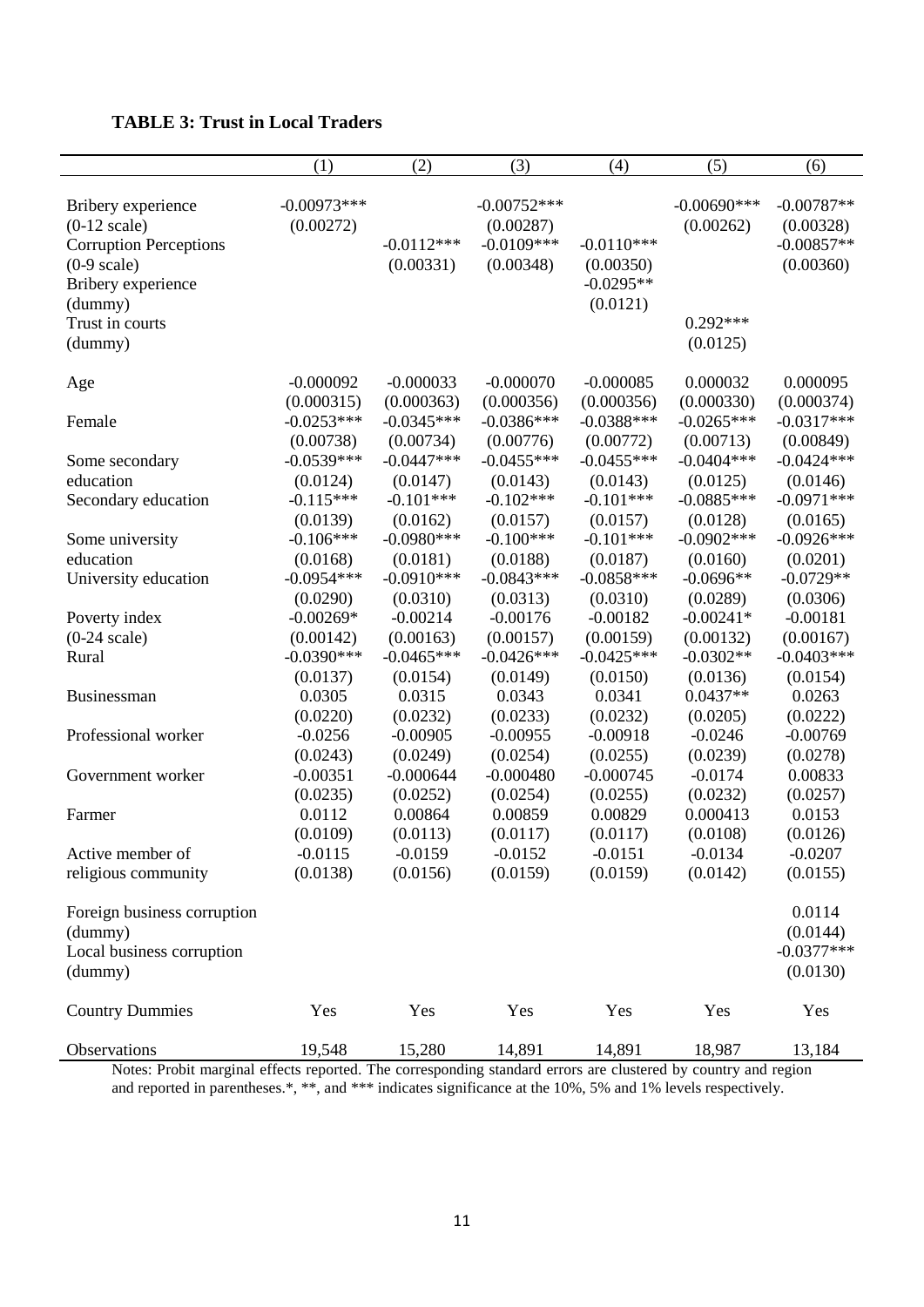#### **3.2 Robustness and Extensions**

Thus far we have used dummy indicators of trust. The main reasons for this is ease of interpretation and the fact that the people can have different conceptions of terms like "a little bit" and "a lot." Table 4 uses the full range of information available in each indicator and reports the marginal effects obtained from ordered probit models.

The results are consistent with our main findings. A greater experience of public sector corruption is associated with an increase in the probability of trusting private corporations and small business "not at all" and "a little bit" and a decrease in the probability of trusting them "a lot" and "a very great deal." For trust in local traders the pattern is slightly different but still consistent with our findings above. Experiencing corruption increases the probability of not trusting local traders at all and decreases the probability of expressing any degree of trust in them. The same patterns are evident with regards to the perception of political corruption. Our results are therefore robust in this regard.

Some papers in the literature referenced above have found that ideology can be a strong correlate of trust. In the case of trust in market institutions this could be a particularly important factor. The Afrobarometer allows us to consider some broad aspects of ideology. Table 5 includes evaluations of the government's handling of price stability and satisfaction with the reduced role the government plays in the economy. The first, third, and fifth columns of Table 5 show that these factors do predict higher trust in the private sector but our main result holds. The significance of these factors supports the notion that peoples' appraisals of the public and private spheres are interlinked. We also allow the respondent's attitudes and beliefs regarding the desirability or acceptability of protectionism, inequality, and the market economy to enter the specification. None of these factors are significant and their inclusion does not change our key result.

One might contend that our result is merely picking up the negative effect of experiencing bribery on interpersonal or generalised trust. Businesses are run by people and so if experiencing corruption lowers trust in people in general then it could lower trust in the private sector. Ideally we would like to include a measure of interpersonal trust in our models and see if experiencing bribery is a significant predictor of private sector trust once interpersonal trust is controlled for. Unfortunately, Round 2 of the Afrobarometer does not include such a variable. Round 3 does but lacks the information regarding trust in the private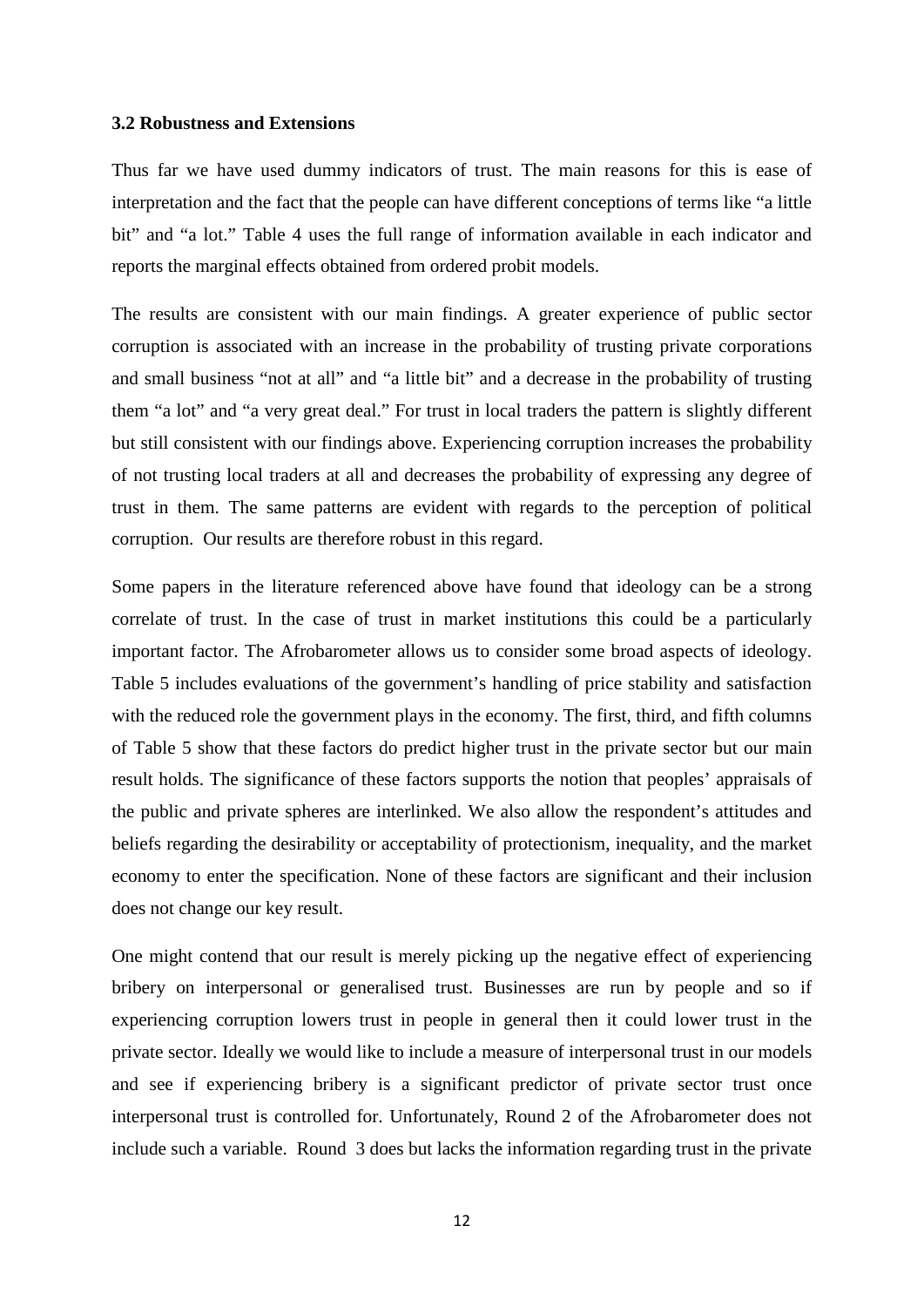|                               | Trust in Private Corporations |               |                                  |                   |  |  |
|-------------------------------|-------------------------------|---------------|----------------------------------|-------------------|--|--|
| How much do you trust?        | Not at all                    | A little bit  | A lot                            | A very great deal |  |  |
| Bribery experience            | $0.0042***$                   | $0.0020***$   | $-0.0034***$                     | $-0.0028$ ***     |  |  |
| $(0-12 \text{ scale})$        | (0.0015)                      | (0.0008)      | (0.0012)                         | (0.0010)          |  |  |
| <b>Corruption Perceptions</b> | $0.011***$                    | $0.0053***$   | $-0.0089***$                     | $-0.0074***$      |  |  |
| $(0-9 \text{ scale})$         | (0.0026)                      | (0.0014)      | (0.0022)                         | (0.0018)          |  |  |
| Controls                      | Yes                           | Yes           | Yes                              | Yes               |  |  |
| <b>Country Dummies</b>        | Yes                           | Yes           | Yes                              | Yes               |  |  |
| Observations                  | 13,732                        | 13,732        | 13,732                           | 13,732            |  |  |
|                               |                               |               |                                  |                   |  |  |
|                               |                               |               | <b>Trust in Small Businesses</b> |                   |  |  |
| How much do you trust?        | Not at all                    | A little bit  | A lot                            | A very great deal |  |  |
| Bribery experience            | $0.0036***$                   | $0.002***$    | $-0.0032***$                     | $-0.0023***$      |  |  |
| $(0-12 \text{ scale})$        | (0.0014)                      | (0.0008)      | (0.0013)                         | (0.0009)          |  |  |
| <b>Corruption Perceptions</b> | $0.0089***$                   | $0.0048***$   | $-0.0079***$                     | $-0.0057***$      |  |  |
| $(0-9 \text{ scale})$         | (0.0022)                      | (0.0013)      | (0.0020)                         | (0.0014)          |  |  |
| Controls                      | Yes                           | Yes           | Yes                              | Yes               |  |  |
| <b>Country Dummies</b>        | Yes                           | Yes           | Yes                              | Yes               |  |  |
| Observations                  | 14,887                        | 14,887        | 14,887                           | 14,887            |  |  |
|                               |                               |               |                                  |                   |  |  |
|                               |                               |               | <b>Trust in Local Traders</b>    |                   |  |  |
| How much do you trust?        | Not at all                    | A little bit  | A lot                            | A very great deal |  |  |
|                               |                               |               |                                  |                   |  |  |
| Bribery experience            | $0.0047***$                   | $-0.0020$ *** | $-0.0039***$                     | $-0.0028***$      |  |  |
| $(0-12 \text{ scale})$        | (0.0013)                      | (0.0007)      | (0.0011)                         | (0.0008)          |  |  |
| <b>Corruption Perceptions</b> | $0.008***$                    | $-0.0035***$  | $-0.0067***$                     | $-0.0048***$      |  |  |
| $(0-9 \text{ scale})$         | (0.0023)                      | (0.0011)      | (0.002)                          | (0.0014)          |  |  |
| Controls                      | Yes                           | Yes           | Yes                              | Yes               |  |  |
| <b>Country Dummies</b>        | Yes                           | Yes           | Yes                              | Yes               |  |  |
| Observations                  | 14,891                        | 14,891        | 14,891                           | 14,891            |  |  |

#### **TABLE 4: Robustness: Ordered Probit Models**

Notes: Ordered Probit marginal effects reported. The corresponding standard errors are clustered by country and region and reported in parentheses.\*, \*\*, and \*\*\* indicates significance at the 10%, 5% and 1% levels respectively. Each specification includes the individual characteristics from the previous tables and country dummies.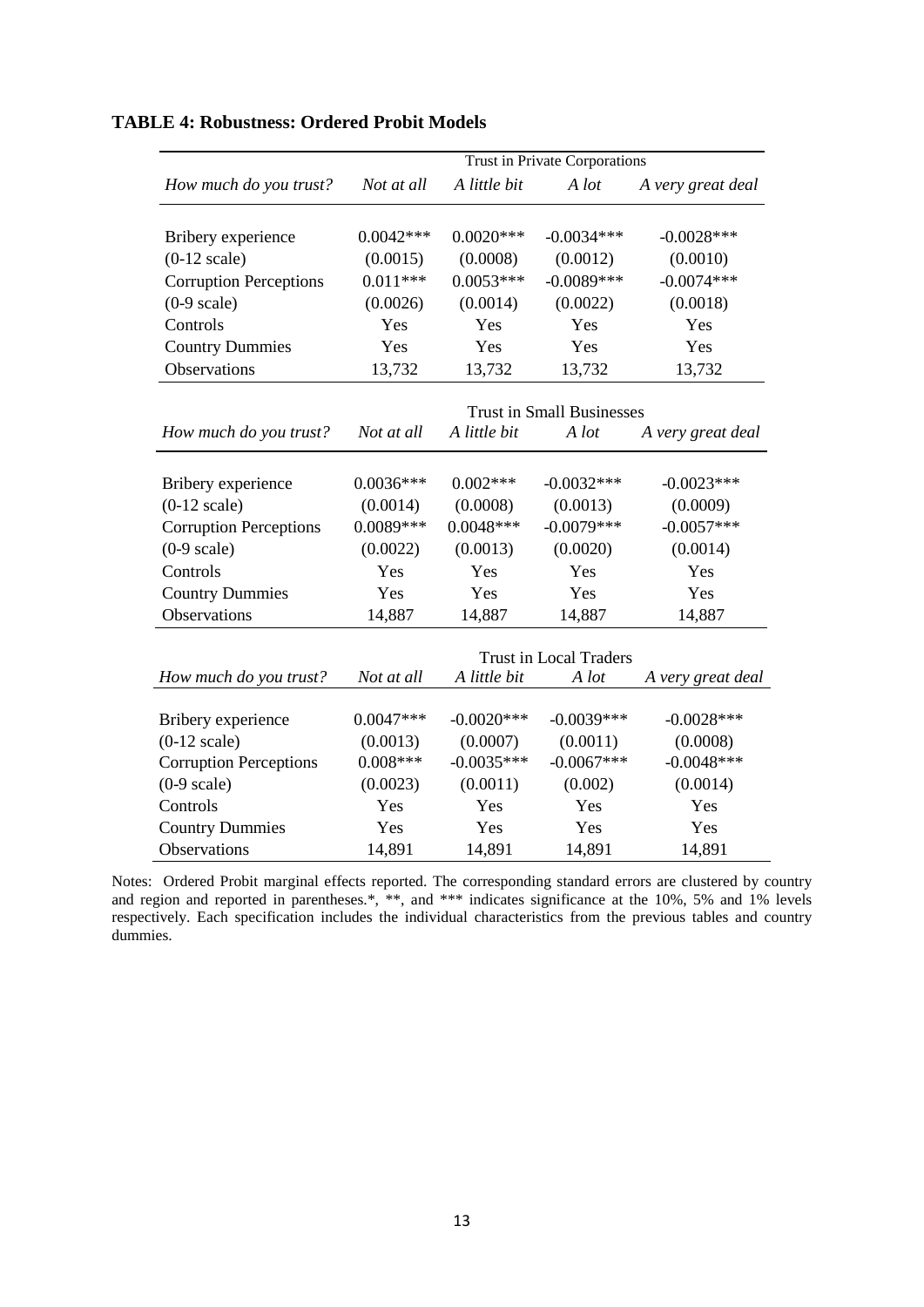|                               | Private       |               | Small             |              | Local          |               |
|-------------------------------|---------------|---------------|-------------------|--------------|----------------|---------------|
|                               |               | Corporations  | <b>Businesses</b> |              | <b>Traders</b> |               |
|                               | (1)           | (2)           | (3)               | (4)          | (5)            | (6)           |
|                               |               |               |                   |              |                |               |
| Bribery experience            | $-0.00859***$ | $-0.00939***$ | $-0.00598**$      | $-0.00662**$ | $-0.00715**$   | $-0.00794***$ |
| $(0-12 \text{ scale})$        | (0.00327)     | (0.00304)     | (0.00298)         | (0.00312)    | (0.00284)      | (0.00292)     |
| <b>Corruption Perceptions</b> | $-0.0128***$  | $-0.0154***$  | $-0.0116***$      | $-0.0137***$ | $-0.00901$ *** | $-0.0109***$  |
| $(0-9 \text{ scale})$         | (0.00375)     | (0.00364)     | (0.00321)         | (0.00313)    | (0.00345)      | (0.00351)     |
| Age                           | 0.000282      | 0.000156      | 0.000143          | 0.000037     | 0.000017       | $-0.000026$   |
|                               | (0.000433)    | (0.000416)    | (0.000326)        | (0.000335)   | (0.000360)     | (0.000359)    |
| Female                        | $-0.0263***$  | $-0.0275***$  | $-0.0254***$      | $-0.0311***$ | $-0.0377***$   | $-0.0393***$  |
|                               | (0.00805)     | (0.00801)     | (0.00757)         | (0.00805)    | (0.00791)      | (0.00784)     |
| Some secondary                | $-0.0345**$   | $-0.0364**$   | $-0.0344**$       | $-0.0411***$ | $-0.0422***$   | $-0.0475***$  |
| education                     | (0.0161)      | (0.0156)      | (0.0140)          | (0.0137)     | (0.0146)       | (0.0143)      |
| Secondary education           | $-0.0749***$  | $-0.0806***$  | $-0.0896***$      | $-0.102***$  | $-0.0975***$   | $-0.103***$   |
|                               | (0.0207)      | (0.0190)      | (0.0158)          | (0.0144)     | (0.0169)       | (0.0156)      |
| Some university               | $-0.0450*$    | $-0.0531**$   | $-0.0597***$      | $-0.0795***$ | $-0.0945***$   | $-0.105***$   |
| education                     | (0.0246)      | (0.0235)      | (0.0221)          | (0.0206)     | (0.0196)       | (0.0189)      |
| University education          | $-0.0465$     | $-0.0470$     | $-0.0524$         | $-0.0558$    | $-0.0893***$   | $-0.0854***$  |
|                               | (0.0345)      | (0.0323)      | (0.0385)          | (0.0351)     | (0.0314)       | (0.0305)      |
| Poverty index                 | $-0.00266$    | $-0.00383**$  | $-0.00113$        | $-0.00259$   | $-0.000957$    | $-0.00231$    |
| $(0-24 \text{ scale})$        | (0.00190)     | (0.00186)     | (0.00178)         | (0.00173)    | (0.00169)      | (0.00164)     |
| Rural                         | $-0.0365**$   | $-0.0416**$   | $-0.0366**$       | $-0.0457***$ | $-0.0391**$    | $-0.0450***$  |
|                               | (0.0172)      | (0.0172)      | (0.0170)          | (0.0162)     | (0.0154)       | (0.0147)      |
| Businessman                   | 0.0162        | 0.0170        | 0.0457            | $0.0463*$    | 0.0331         | $0.0404*$     |
|                               | (0.0212)      | (0.0202)      | (0.0283)          | (0.0254)     | (0.0258)       | (0.0226)      |
| Professional worker           | $-0.0342$     | $-0.0285$     | $-0.00471$        | 0.00234      | $-0.00608$     | 0.00112       |
|                               | (0.0230)      | (0.0226)      | (0.0247)          | (0.0235)     | (0.0245)       | (0.0253)      |
| Government worker             | 0.00889       | 0.0128        | 0.0200            | 0.0236       | $-0.00211$     | 0.000518      |
|                               | (0.0269)      | (0.0274)      | (0.0262)          | (0.0263)     | (0.0267)       | (0.0262)      |
| Farmer                        | 0.0197        | $0.0256*$     | $0.0260*$         | 0.0213       | 0.00506        | 0.0107        |
|                               | (0.0144)      | (0.0144)      | (0.0144)          | (0.0131)     | (0.0120)       | (0.0118)      |
| Active member of              | $-0.0274**$   | $-0.0253*$    | $-0.0223$         | $-0.0140$    | $-0.0199$      | $-0.0129$     |
| religious community           | (0.0134)      | (0.0138)      | (0.0152)          | (0.0153)     | (0.0163)       | (0.0162)      |
| Protectionism                 |               | 0.0145        |                   | $-0.00296$   |                | $-0.00421$    |
|                               |               | (0.0123)      |                   | (0.0126)     |                | (0.0133)      |
| Inequality                    |               | 0.0160        |                   | 0.0121       |                | 0.00242       |
|                               |               | (0.0130)      |                   | (0.0127)     |                | (0.0120)      |
| Market economy                |               | $-0.000617$   |                   | 0.0180       |                | 0.0168        |
|                               |               | (0.0158)      |                   | (0.0131)     |                | (0.0124)      |
| Price stability               | $0.0645***$   |               | $0.0556***$       |              | $0.0447***$    |               |
|                               | (0.0138)      |               | (0.0146)          |              | (0.0144)       |               |
| Government's                  | $0.0507***$   |               | $0.0426***$       |              | $0.0482***$    |               |
| economic role                 | (0.0140)      |               | (0.0141)          |              | (0.0143)       |               |
| <b>Country Dummies</b>        | Yes           | Yes           | Yes               | Yes          | Yes            | Yes           |
| Observations                  | 12,687        | 13,008        | 13,660            | 14,035       | 13,663         | 14,040        |

**TABLE 5: Robustness: Attitudes and Ideology**

Notes: Probit marginal effects reported. The corresponding standard errors are clustered by country and region and reported in parentheses.\*, \*\*, and \*\*\* indicates significance at the 10%, 5% and 1% levels respectively.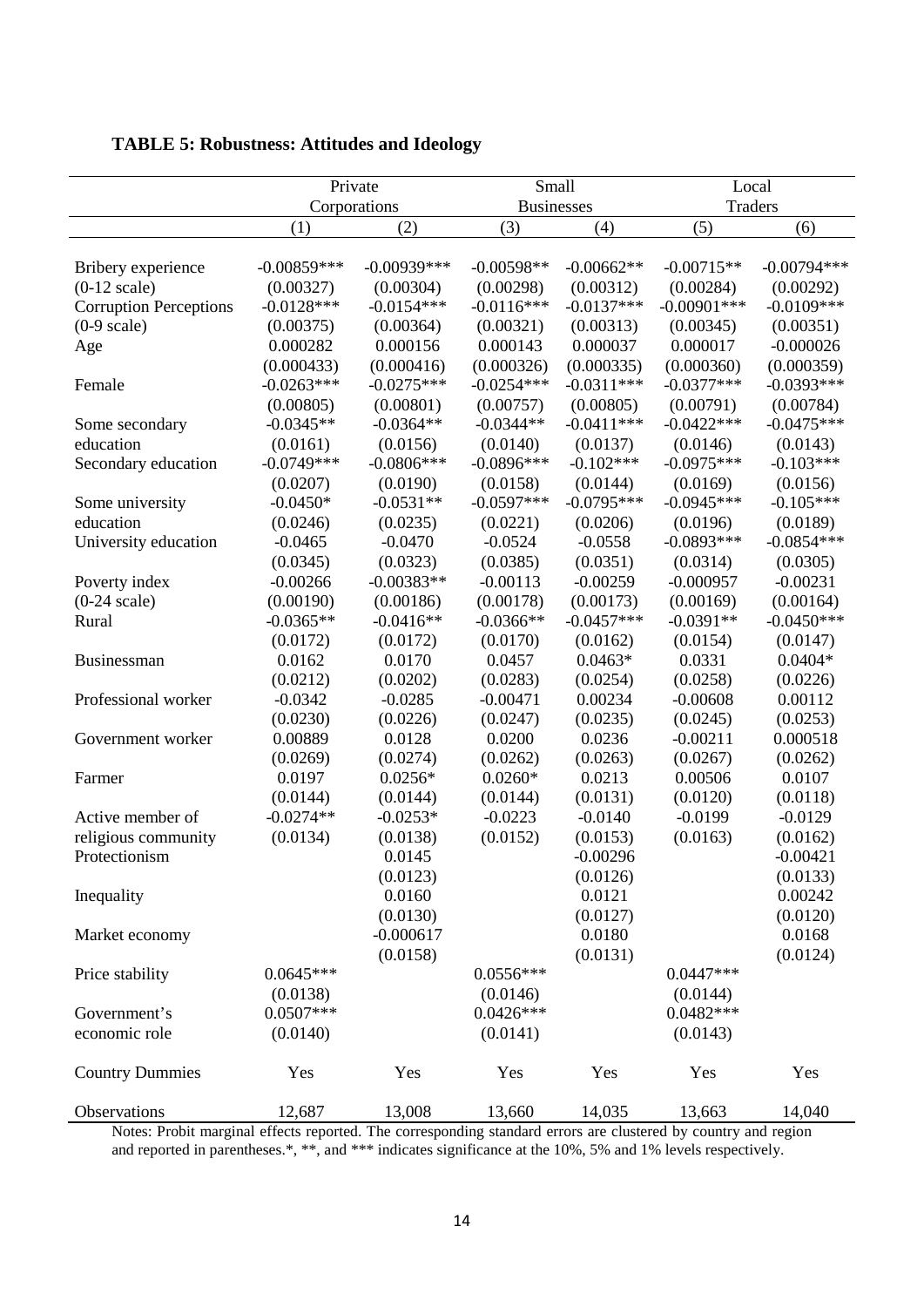sector. We therefore take a different approach. We use the Round 3 information regarding interpersonal trust and see if bribery experience is a significant predictor of this form of trust.

From the question *"Generally speaking, would you say that most people can be trusted or that you must be very careful in dealing with people?"* we generate a dummy variable that takes a value of one if the answer is "Most people can be trusted" and zero if the answer is "You must be very careful." 83.26% of the sample gave the latter answer. Barring a slight change to what is included in the poverty index the explanatory variables are the same as those used in the analysis of private sector trust using the Round 2 data.

Table 6 presents the results of this analysis. In none of our specifications is an experience of corruption statistically significantly related to interpersonal trust - even when perceptions are excluded in Column 1. This offers some defence to the charge that our result regarding private sector trust is simply reflecting an effect of corruption experiences on trust in general. While this puts us at odds with some of the findings in the existing literature, it is important to note that in common with much of the literature our results indicate that perceptions of political corruption are associated with lower interpersonal trust. As to the discrepancy between our finding and those of others' regarding the effect experiences of corruption have on interpersonal trust, we suspect that context probably matters very strongly for this relationship. In an environment where corruption is a regular occurrence in one's life it may be the case that a recent history of involvement with bribery does not alter one's opinions of people in general.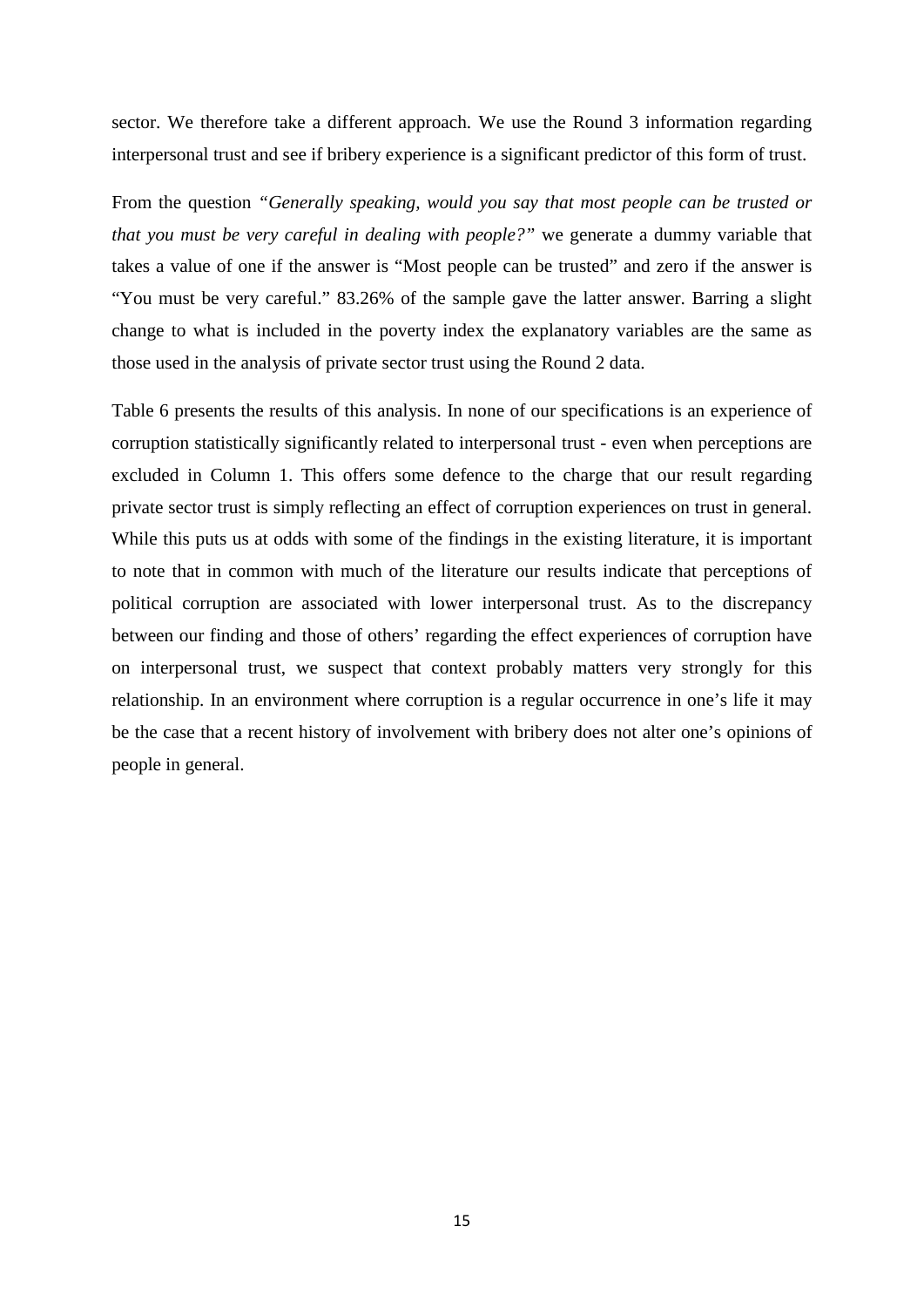| <b>TABLE 6: Interpersonal Trust</b> |  |  |  |
|-------------------------------------|--|--|--|
|-------------------------------------|--|--|--|

|                               | (1)          | $\overline{(2)}$ | $\overline{(3)}$ | (4)          | $\overline{(5)}$ |
|-------------------------------|--------------|------------------|------------------|--------------|------------------|
|                               |              |                  |                  |              |                  |
| Bribery experience            | 0.00056      |                  | 0.0006           |              | 0.00048          |
| $(0-12 \text{ scale})$        | (0.00047)    |                  | (0.0005)         |              | (0.00048)        |
| <b>Corruption Perceptions</b> |              | $-0.005***$      | $-0.0053***$     | $-0.0052***$ |                  |
| $(0-9 \text{ scale})$         |              | (0.0018)         | (0.0018)         | (0.0018)     |                  |
| <b>Bribery</b>                |              |                  |                  | $-0.0062$    |                  |
| experience (dummy)            |              |                  |                  | (0.0103)     |                  |
| Trust in                      |              |                  |                  |              | $0.04***$        |
| courts (dummy)                |              |                  |                  |              | (0.008)          |
| Age                           | $0.00049***$ | $0.0005***$      | $0.00053***$     | $0.0005**$   | $0.00052***$     |
|                               | (0.00018)    | (0.0002)         | (0.0002)         | (0.0002)     | (0.0002)         |
| Female                        | $-0.0011$    | 0.0036           | 0.0039           | 0.0037       | $-0.0016$        |
|                               | (0.0053)     | (0.0055)         | (0.0055)         | (0.0055)     | (0.0052)         |
| Some                          | $-0.0336***$ | $-0.0347***$     | $-0.0348***$     | $-0.0354***$ | $-0.031***$      |
| secondary education           | (0.0083)     | (0.0086)         | (0.0086)         | (0.0086)     | (0.008)          |
| Secondary                     | $-0.0297***$ | $-0.0324***$     | $-0.0308$ ***    | $-0.0314***$ | $-0.025**$       |
| education                     | (0.0103)     | (0.011)          | (0.0111)         | (0.011)      | (0.01)           |
| Some                          | $-0.0553***$ | $-0.053***$      | $-0.0523***$     | $-0.0526***$ | $-0.051***$      |
| university education          | (0.0119)     | (0.0117)         | (0.0117)         | (0.0117)     | (0.0119)         |
| University                    | $-0.0132$    | $-0.0067$        | $-0.0071$        | $-0.0073$    | $-0.0078$        |
| education                     | (0.0196)     | (0.022)          | (0.0217)         | (0.0217)     | (0.0196)         |
| Poverty index                 | $-0.0003$    | $-0.00004$       | $-0.00012$       | $-0.00003$   | $-0.0003$        |
| $(0-24 \text{ scale})$        | (0.00078)    | (0.00083)        | (0.00085)        | (0.0008)     | (0.0008)         |
| Rural                         | $-0.0323***$ | $-0.0304***$     | $-0.0298***$     | $-0.029***$  | $-0.0313***$     |
|                               | (0.0093)     | (0.0098)         | (0.0098)         | (0.0099)     | (0.0091)         |
| Businessman                   | $-0.0078$    | $-0.0111$        | $-0.0119$        | $-0.0127$    | $-0.0038$        |
|                               | (0.0123)     | (0.0130)         | (0.0127)         | (0.0128)     | (0.0127)         |
| Professional                  | $-0.0164$    | $-0.0166$        | $-0.0185$        | $-0.019$     | $-0.018$         |
| worker                        | (0.0173)     | (0.0186)         | (0.0186)         | (0.0185)     | (0.017)          |
| Government                    | $-0.0298*$   | $-0.0356**$      | $-0.035*$        | $-0.036**$   | $-0.03*$         |
| worker                        | (0.0166)     | (0.0162)         | (0.0165)         | (0.0164)     | (0.0163)         |
| Farmer                        | $0.013*$     | 0.0136           | 0.014            | 0.0145       | $0.013*$         |
|                               | (0.0076)     | (0.0091)         | (0.009)          | (0.009)      | (0.0079)         |
| Active member                 | 0.0034       | $-0.0012$        | $-0.0016$        | $-0.0016$    | 0.0037           |
| of religious community        | (0.0074)     | (0.0082)         | (0.0082)         | (0.0082)     | (0.0075)         |
| <b>Country Dummies</b>        | Yes          | Yes              | Yes              | Yes          | Yes              |
| <b>Observations</b>           | 22,365       | 17,335           | 17,085           | 17,085       | 21,150           |

Notes: Probit marginal effects reported. The corresponding standard errors are clustered by country and region and reported in parentheses.\*, \*\*, and \*\*\* indicates significance at the 10%, 5% and 1% levels respectively.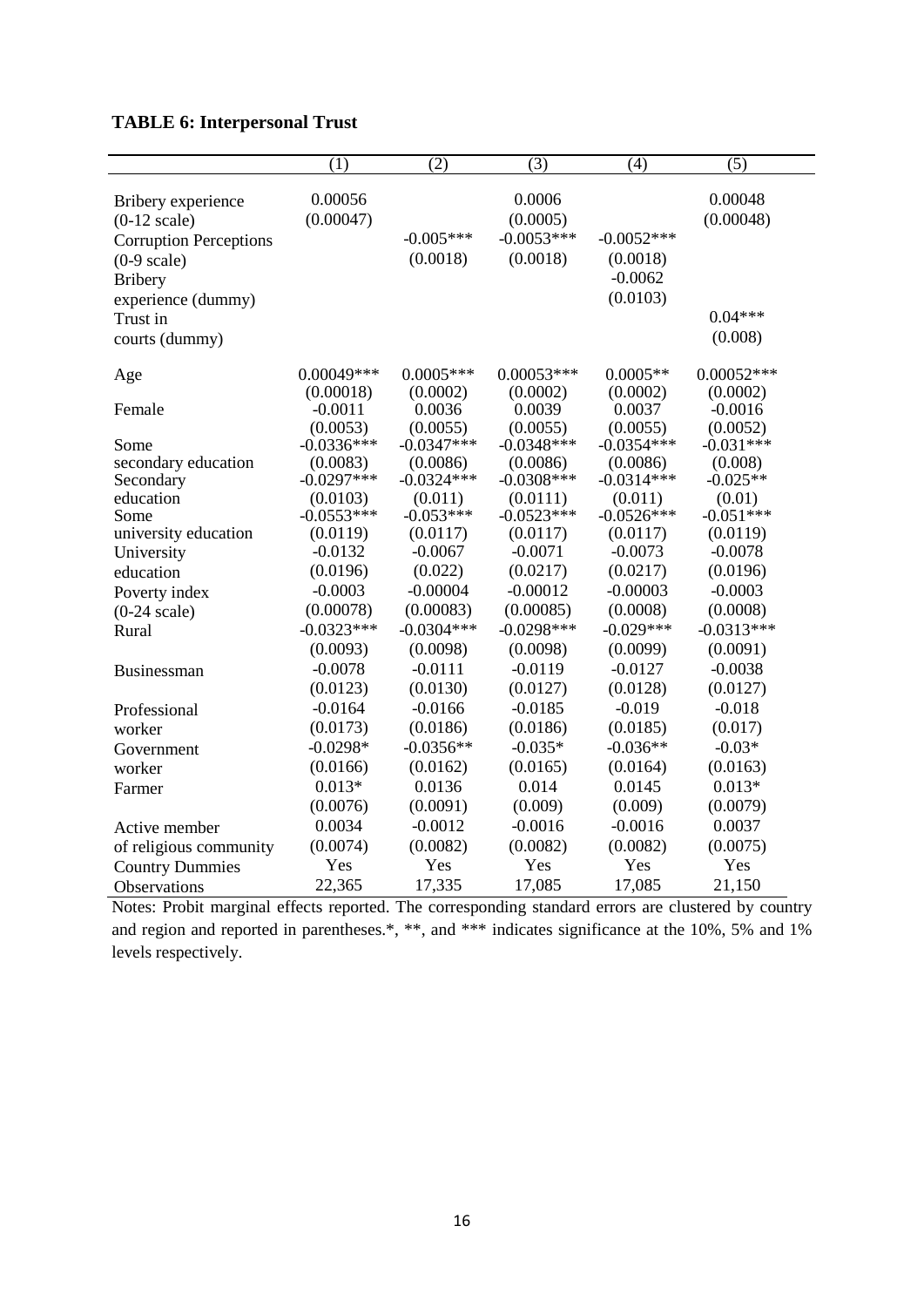One environmental factor that could be of particular importance to the trust-corruption relationship is whether the individual is living in a democracy. The theoretical model of Mohtadi and Roe (2003) and the empirical analysis of Rock (2009) suggest that democracy is an important factor with regards to the prevalence of corruption and that corruption follows an inverted U shape as the democracy matures. In addition to differing levels of corruption, norms and expectations regarding behaviour and punishment may be different in a context of autocratic rule and such differences could in turn influence how people react and adapt to an experience of corruption. To see if our relationships of interest vary according to regime type, we split the sample using the Polity IV measure which takes values from -10 (autocracy) to 10 (full democracy) (Marshall, 2013). A score of 6 or greater is taken to reflect a democracy. We take the average value of the Polity measure over the period 1994-2003. Table 7 shows that in the both types of regime bribery experience is negatively associated with trust in big private corporations. However, the estimated magnitude of this negative spill-over is greater in democracies. This difference in magnitude is also evident with regards to the other dimensions of private sector trust although the statistical significance of these marginal effects falls short of the 5% level for the most part. The corruption perceptions variable is always significant and interestingly the size of the association seems to be less influenced by regime type than in the case of the experience variable. We conclude from this exercise that while democracy may strengthen the relationship between experiencing corruption and private sector trust, such a relationship is evident in both broad regime types (at least with regards to big private corporations).

We noted above that our results may suffer from reverse causality arising from a tendency for people with little trust in the private sector to utilise the public sector more readily or more often. To address this, we re-ran our main models and our sample splits replacing the individual bribery experience variable with the regional (i.e. sub-national survey area) average of the bribery experience indicator. Table 8 presents the results. Columns 1, 4, and 7 use the full sample and the results support our main finding. The greater the average bribery experience in an individual's region, the less likely he or she is to trust the institutions of the private sector. This is also true when we restrict our sample to non-democratic regimes and in all cases bar trust in small business when we examine only democracies. Once again the marginal effect of bribery experience on trust in private corporations is substantially larger in democracies than in non-democratic regimes though the magnitudes are similar in each regime type for the other trust outcomes.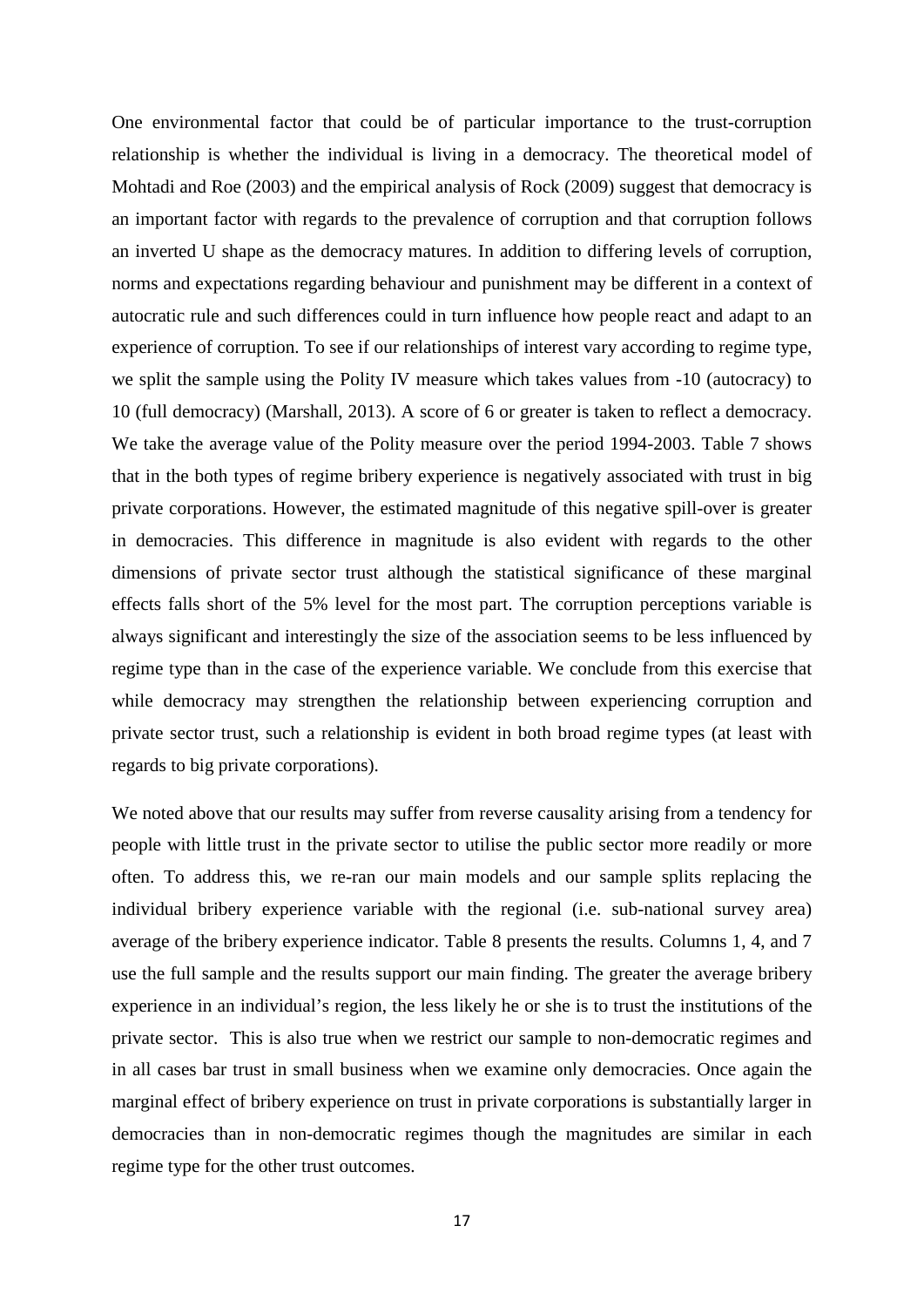#### **TABLE 7: Sample Splits by Democracy**

|                               |              | NON DEMOCRACIES   |             | <b>DEMOCRACIES</b> |                   |             |
|-------------------------------|--------------|-------------------|-------------|--------------------|-------------------|-------------|
|                               | Private      | <b>Small</b>      | Local       | Private            | Small             | Local       |
|                               | Corporations | <b>Businesses</b> | Traders     | Corporations       | <b>Businesses</b> | Traders     |
|                               | (1)          | (2)               | (3)         | (4)                | (5)               | (6)         |
|                               |              |                   |             |                    |                   |             |
| Bribery experience            | $-0.0071**$  | $-0.0047$         | $-0.0068**$ | $-0.0191**$        | $-0.0141*$        | $-0.012*$   |
| $(0-12 \text{ scale})$        | (0.00337)    | (0.00334)         | (0.00315)   | (0.00828)          | (0.00814)         | (0.00689)   |
| <b>Corruption Perceptions</b> | $-0.0172***$ | $-0.0147***$      | $-0.0105**$ | $-0.0137**$        | $-0.0126***$      | $-0.0111**$ |
| $(0-9 \text{ scale})$         | (0.00473)    | (0.00451)         | (0.00487)   | (0.00548)          | (0.00413)         | (0.00462)   |
| Controls                      | Yes          | Yes               | Yes         | Yes                | Yes               | Yes         |
| <b>Country Dummies</b>        | Yes          | Yes               | Yes         | Yes                | Yes               | Yes         |
| <b>Observations</b>           | 8,180        | 9,018             | 9,072       | 5,552              | 5,869             | 5,819       |

Notes: Probit marginal effects reported. The corresponding standard errors are clustered by country and region and reported in parentheses.\*, \*\*, and \*\*\* indicates significance at the 10%, 5% and 1% levels respectively. Each specification includes the individual characteristics from tables 1, 2, and 3, and country dummies.

|  | <b>TABLE 8: Robustness: Regional Average Bribery Experience</b> |  |
|--|-----------------------------------------------------------------|--|
|  |                                                                 |  |

|                                                        | <b>Private Corporations</b> |                         |                           | <b>Small Businesses</b>   |                          |                           | <b>Local Traders</b>     |                         |                          |
|--------------------------------------------------------|-----------------------------|-------------------------|---------------------------|---------------------------|--------------------------|---------------------------|--------------------------|-------------------------|--------------------------|
|                                                        | ALL                         | <b>DEM</b>              | NON-DEM                   | ALL                       | <b>DEM</b>               | NON-DEM                   | ALL                      | <b>DEM</b>              | <b>NON-DEM</b>           |
|                                                        | (1)                         | (2)                     | (3)                       | (4)                       | (5)                      | (6)                       | (7)                      | (8)                     | (9)                      |
| Average Bribery<br>experience                          | $-0.0917***$                | $-0.1618***$            | $-0.076***$               | $-0.0751***$              | $-0.082$                 | $-0.073***$               | $-0.0848***$             | $-0.095**$              | $-0.084***$              |
| $(0-12 \text{ scale})$                                 | (0.0214)                    | (0.051)                 | (0.0225)                  | (0.0219)                  | (0.058)                  | (0.0231)                  | (0.0192)                 | (0.0458)                | (0.0210)                 |
| <b>Corruption Perceptions</b><br>$(0-9 \text{ scale})$ | $-0.0156***$<br>(0.00355)   | $-0.014***$<br>(0.0054) | $-0.0165***$<br>(0.00450) | $-0.0132***$<br>(0.00304) | $-0.0128***$<br>(0.0041) | $-0.0136***$<br>(0.00422) | $-0.0103***$<br>(0.0033) | $-0.0111**$<br>(0.0045) | $-0.0094**$<br>(0.00455) |
| Controls                                               | Yes                         | Yes                     | Yes                       | Yes                       | Yes                      | Yes                       | Yes                      | Yes                     | Yes                      |
| <b>Country Dummies</b>                                 | Yes                         | Yes                     | Yes                       | Yes                       | Yes                      | Yes                       | Yes                      | Yes                     | Yes                      |
| <b>Observations</b>                                    | 14.037                      | 5,603                   | 8,434                     | 15,265                    | 5,933                    | 9,332                     | 15,280                   | 5,886                   | 9,394                    |

Notes: Probit marginal effects reported. The corresponding standard errors are clustered by country and region and reported in parentheses.\*, \*\*, and \*\*\* indicates significance at the 10%, 5% and 1% levels respectively. Each specification includes the individual characteristics from tables 1, 2, and 3, and country dummies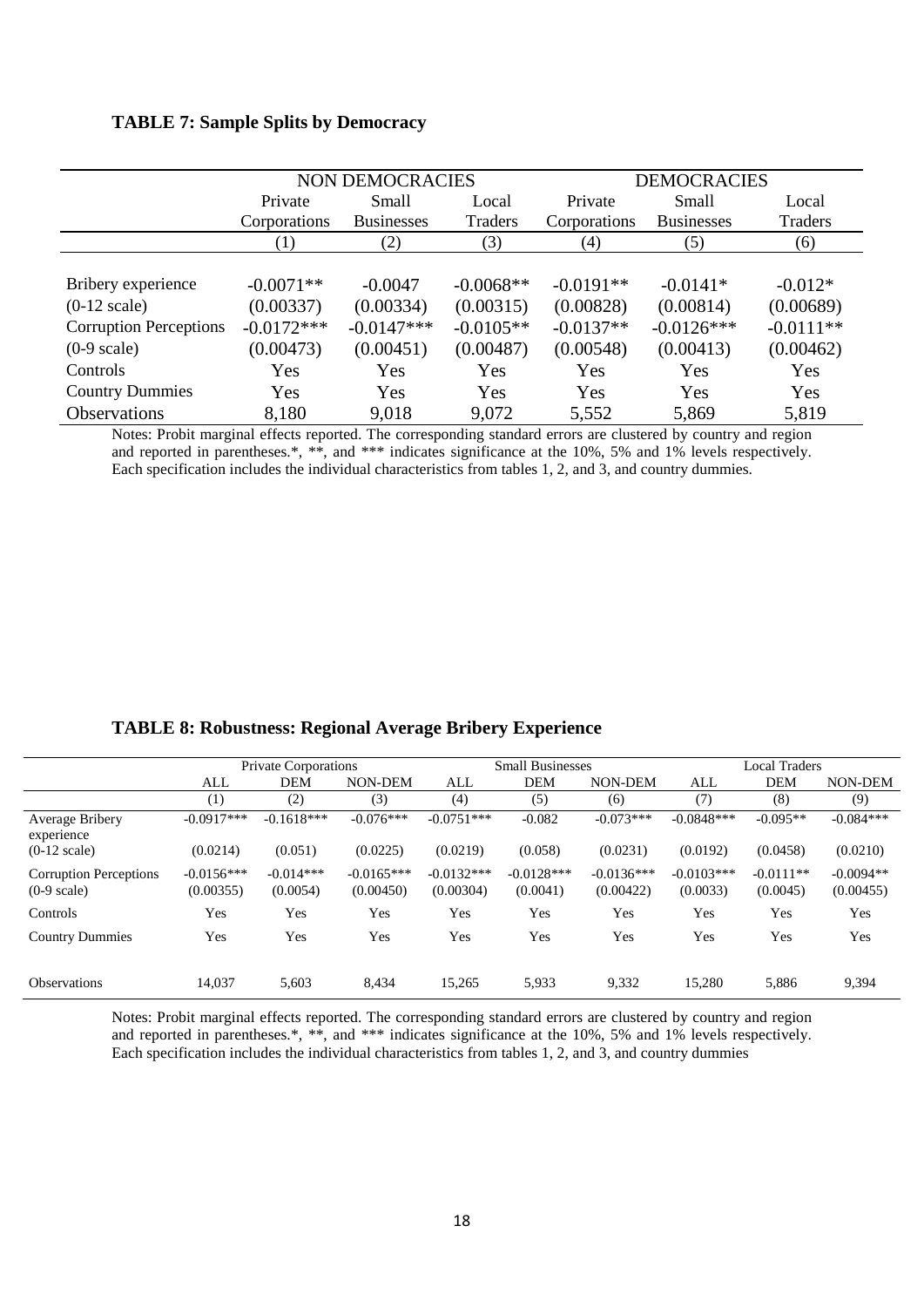Finally, in Table 9 we explore whether public sector corruption in certain situations might be particularly damaging in terms of private sector trust. To do this we include a dummy for each corruption situation in our models. These take a value of one if the respondent has any experience of paying a bribe in the situation in question and zero otherwise. The results of this exercise paint an interesting picture. Having to pay a bribe for a household service is significant in five out of six of our models. Only in the case of trust in small businesses where we control for perceptions of corruption is it insignificant. It is interesting that the situation which is most strongly associated with lowering trust in the private sector is also the situation that is most similar to a private sector transaction. The survey prompts people to think of services "*like piped water, electricity, or phone."* Services like these can be provided by private sector corporations in many countries. One might be tempted to conclude that the endogeneity problem outlined above is valid. This was the story in which low trust in private sector corporations leads individuals to engage more with the public sector and thus they are more likely to face bribe demands. It could also be the case that low trust in the private sector leads people to seek out and bribe an influential public servant to help get, for example, a phone connection. However, we must note that the effect of having to pay a bribe for services such as these on trust in local traders is also statistically significant. Even if we suspect this particular endogeneity problem is driving the result regarding trust in big private corporations, this story does not explain away the result regarding trust in local market traders.[6](#page-20-0) The only other situation where we see any evidence of a statistically meaningful effect is for trust in small businesses. Here we see some evidence that having to pay a bribe to get a document or permit lowers trust.

#### **4 CONCLUSIONS**

This paper has demonstrated that there is a statistically significant and meaningful relationship between sub-Saharan African survey respondents' direct experiences of public sector corruption and their trust in the private sector. Exposure to petty public sector corruption in the form of bribe paying is strongly associated with a lower probability of trusting the private sector. This relationship is evident with regards to trust in all levels of the private sector from big private corporations to small local market traders. It is robust to the inclusion of perceptions of political corruption and trust in the institutions of the state.

<span id="page-20-0"></span><sup>&</sup>lt;sup>6</sup> If we include trust in private corporations as an explanatory variable for trust in local traders we still find a significant marginal effect of bribes for household services on trust in local traders.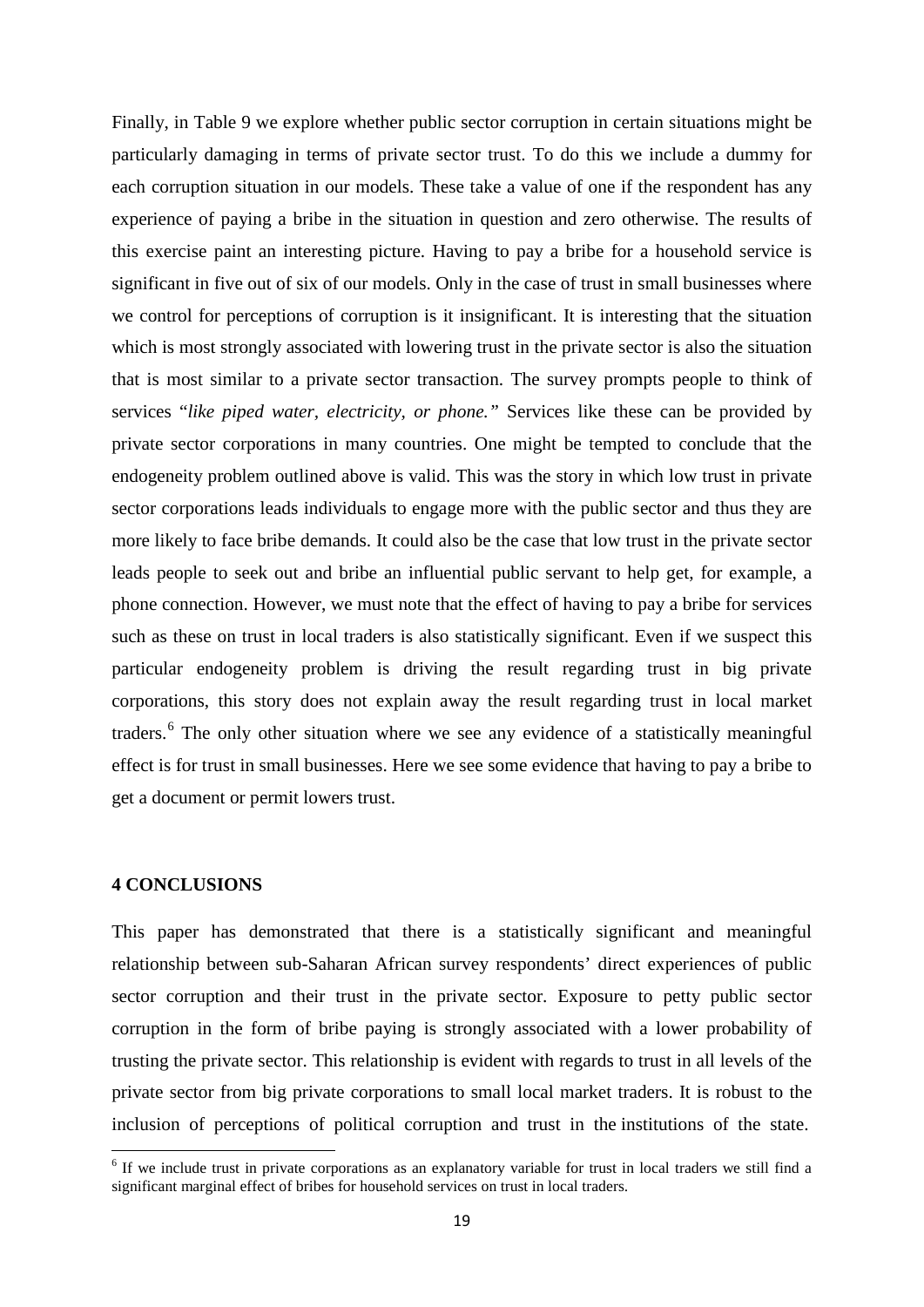|                               | Private      |              |              | Small             | Local          |              |  |
|-------------------------------|--------------|--------------|--------------|-------------------|----------------|--------------|--|
|                               |              | Corporations |              | <b>Businesses</b> | <b>Traders</b> |              |  |
|                               | (1)          | (2)          | (3)          | (4)               | (5)            | (6)          |  |
| <b>Bribe for documents</b>    | $-0.0196$    | $-0.0151$    | $-0.0287**$  | $-0.0242*$        | $-0.00942$     | $-0.00563$   |  |
| dummy                         | (0.0136)     | (0.0150)     | (0.0145)     | (0.0147)          | (0.0135)       | (0.0145)     |  |
| Bribe for school              | $-0.0184$    | $-0.0219$    | $-0.0131$    | $-0.0116$         | $-0.0241$      | $-0.0265$    |  |
| dummy                         | (0.0229)     | (0.0237)     | (0.0201)     | (0.0208)          | (0.0204)       | (0.0205)     |  |
| Bribe for service             | $-0.0530***$ | $-0.0435**$  | $-0.0408**$  | $-0.0278$         | $-0.0607$ ***  | $-0.0567***$ |  |
| dummy                         | (0.0197)     | (0.0207)     | (0.0180)     | (0.0187)          | (0.0167)       | (0.0181)     |  |
| Bribe to police               | $-0.00213$   | 0.00753      | 0.00478      | 0.0125            | 0.00955        | 0.0239       |  |
| dummy                         | (0.0166)     | (0.0177)     | (0.0169)     | (0.0183)          | (0.0172)       | (0.0193)     |  |
| <b>Corruption Perceptions</b> |              | $-0.0157***$ |              | $-0.0137***$      |                | $-0.0110***$ |  |
| $(0-9 \text{ scale})$         |              | (0.00369)    |              | (0.00319)         |                | (0.00346)    |  |
| Age                           | 0.000149     | 0.000118     | $-0.000134$  | 0.000004          | $-0.000093$    | $-0.000073$  |  |
|                               | (0.000353)   | (0.000417)   | (0.000307)   | (0.000326)        | (0.000314)     | (0.000357)   |  |
| Female                        | $-0.0230***$ | $-0.0262***$ | $-0.0221***$ | $-0.0286***$      | $-0.0239***$   | $-0.0367***$ |  |
|                               | (0.00706)    | (0.00815)    | (0.00699)    | (0.00782)         | (0.00742)      | (0.00781)    |  |
| Some secondary                | $-0.0394***$ | $-0.0352**$  | $-0.0507***$ | $-0.0401***$      | $-0.0541***$   | $-0.0459***$ |  |
| education                     | (0.0130)     | (0.0157)     | (0.0121)     | (0.0136)          | (0.0123)       | (0.0143)     |  |
| Secondary education           | $-0.0916***$ | $-0.0816***$ | $-0.112***$  | $-0.0990***$      | $-0.115***$    | $-0.102***$  |  |
|                               | (0.0172)     | (0.0192)     | (0.0129)     | (0.0145)          | (0.0138)       | (0.0156)     |  |
| Some university               | $-0.0568***$ | $-0.0494**$  | $-0.0824***$ | $-0.0686***$      | $-0.105***$    | $-0.100***$  |  |
| education                     | (0.0212)     | (0.0232)     | (0.0181)     | (0.0204)          | (0.0164)       | (0.0183)     |  |
| University education          | $-0.0573*$   | $-0.0442$    | $-0.0643**$  | $-0.0488$         | $-0.0948***$   | $-0.0841***$ |  |
|                               | (0.0305)     | (0.0327)     | (0.0322)     | (0.0354)          | (0.0288)       | (0.0311)     |  |
| Poverty index                 | $-0.00351**$ | $-0.00376**$ | $-0.00278*$  | $-0.00220$        | $-0.00276*$    | $-0.00181$   |  |
| $(0-24 \text{ scale})$        | (0.00163)    | (0.00181)    | (0.00150)    | (0.00167)         | (0.00142)      | (0.00157)    |  |
| Rural                         | $-0.0340**$  | $-0.0372**$  | $-0.0398***$ | $-0.0413**$       | $-0.0378***$   | $-0.0413***$ |  |
|                               | (0.0147)     | (0.0167)     | (0.0142)     | (0.0161)          | (0.0137)       | (0.0149)     |  |
| Businessman                   | 0.00404      | 0.0130       | $0.0413*$    | 0.0401            | 0.0304         | 0.0335       |  |
|                               | (0.0185)     | (0.0198)     | (0.0242)     | (0.0255)          | (0.0217)       | (0.0230)     |  |
| Professional worker           | $-0.0412**$  | $-0.0372*$   | $-0.0124$    | $-0.00790$        | $-0.0243$      | $-0.00836$   |  |
|                               | (0.0204)     | (0.0220)     | (0.0212)     | (0.0235)          | (0.0244)       | (0.0256)     |  |
| Government worker             | 0.00784      | 0.0137       | 0.0119       | 0.0191            | $-0.00263$     | 0.000970     |  |
|                               | (0.0255)     | (0.0263)     | (0.0232)     | (0.0253)          | (0.0235)       | (0.0254)     |  |
| Farmer                        | 0.0195       | 0.0227       | 0.0162       | $0.0221*$         | 0.0108         | 0.00850      |  |
|                               | (0.0139)     | (0.0139)     | (0.0127)     | (0.0132)          | (0.0109)       | (0.0116)     |  |
| Active member of              | $-0.0163$    | $-0.0219$    | $-0.00980$   | $-0.0124$         | $-0.0111$      | $-0.0145$    |  |
| religious community           | (0.0124)     | (0.0139)     | (0.0135)     | (0.0152)          | (0.0138)       | (0.0158)     |  |
|                               | (0.0257)     | (0.0371)     | (0.0331)     | (0.0314)          | (0.0316)       | (0.0392)     |  |
| <b>Country Dummies</b>        | Yes          | Yes          | Yes          | Yes               | Yes            | Yes          |  |
| Observations                  | 17,562       | 13,732       | 19,508       | 14,887            | 19,548         | 14,891       |  |

# **TABLE 9: Do Some Corruption Contexts Matter More than Others?**

Notes: Probit marginal effects reported. The corresponding standard errors are clustered by country and region and reported in parentheses.\*, \*\*, and \*\*\* indicates significance at the 10%, 5% and 1% levels respectively.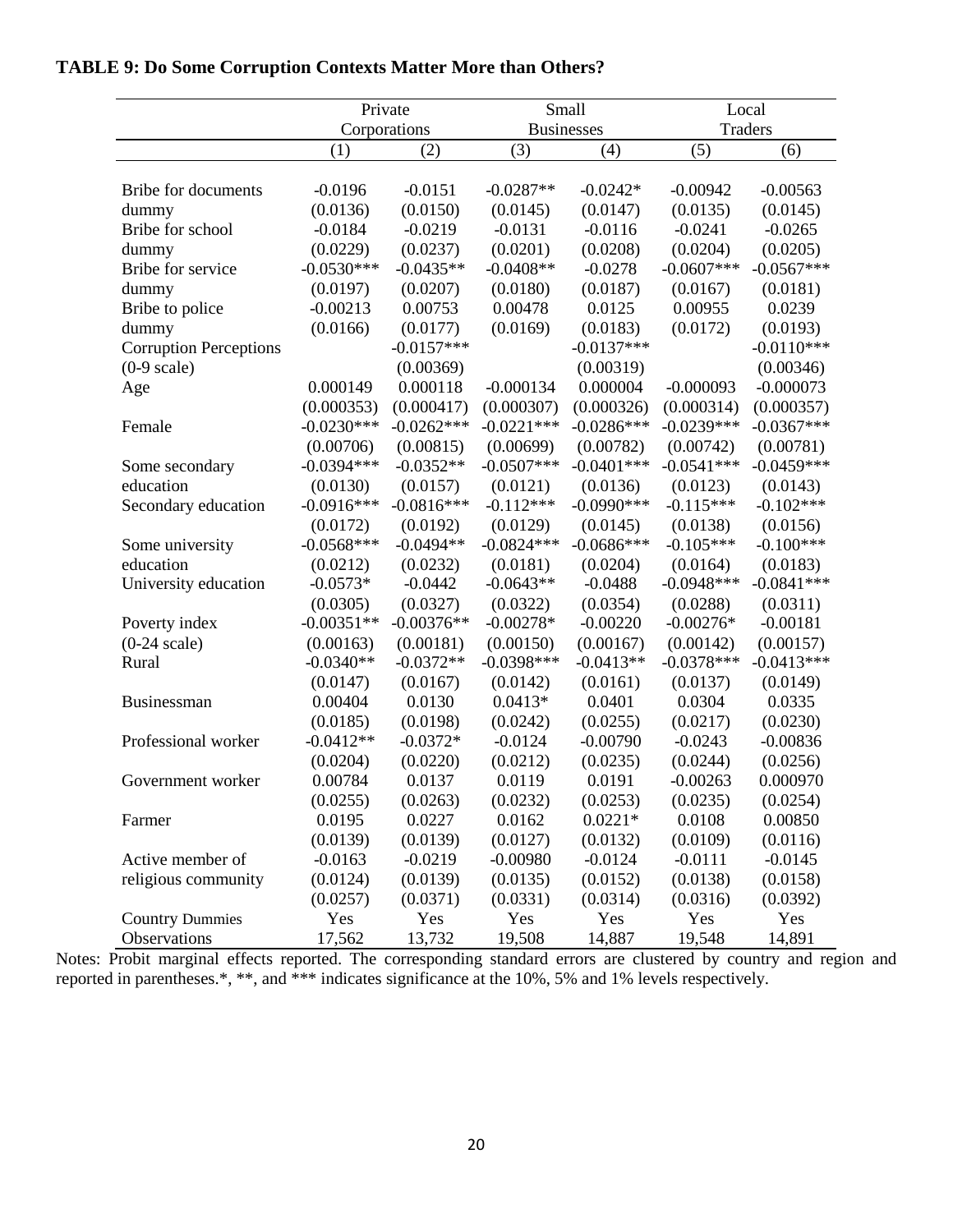Our result also survives the inclusion of attitudinal and ideological factors that could shape one's views of private enterprise.

Given that trust in businesses is likely to be vital for the efficient functioning of an economy, this paper therefore points to a previously unknown and potentially sizable cost of petty corruption. Future and further research on these important and interesting issues could be carried out using a lab experiment. Such an approach has been taken recently by Banerjee (2015) in his study of interpersonal trust. In the current context, a well-designed experiment could offer additional, stronger, and causal evidence on the effect of public sector corruption experiences on private sector trust. In addition one could examine the effects of different types of corruption (harassment or collusive, for example). The mechanism though which corruption influences this particular form of trust could also be studied as could the potential for policies and interventions to attenuate such spill-overs.

Our central finding is that improvements in terms of citizens' exposure to petty corruption may yield a dividend in terms of trust in the private sector, and thus perhaps in terms of economic efficiency, even if their perceptions of corruption are unchanged. This is an encouraging conclusion for anti-corruption actors and adds yet another compelling argument to the case for anti-corruption efforts.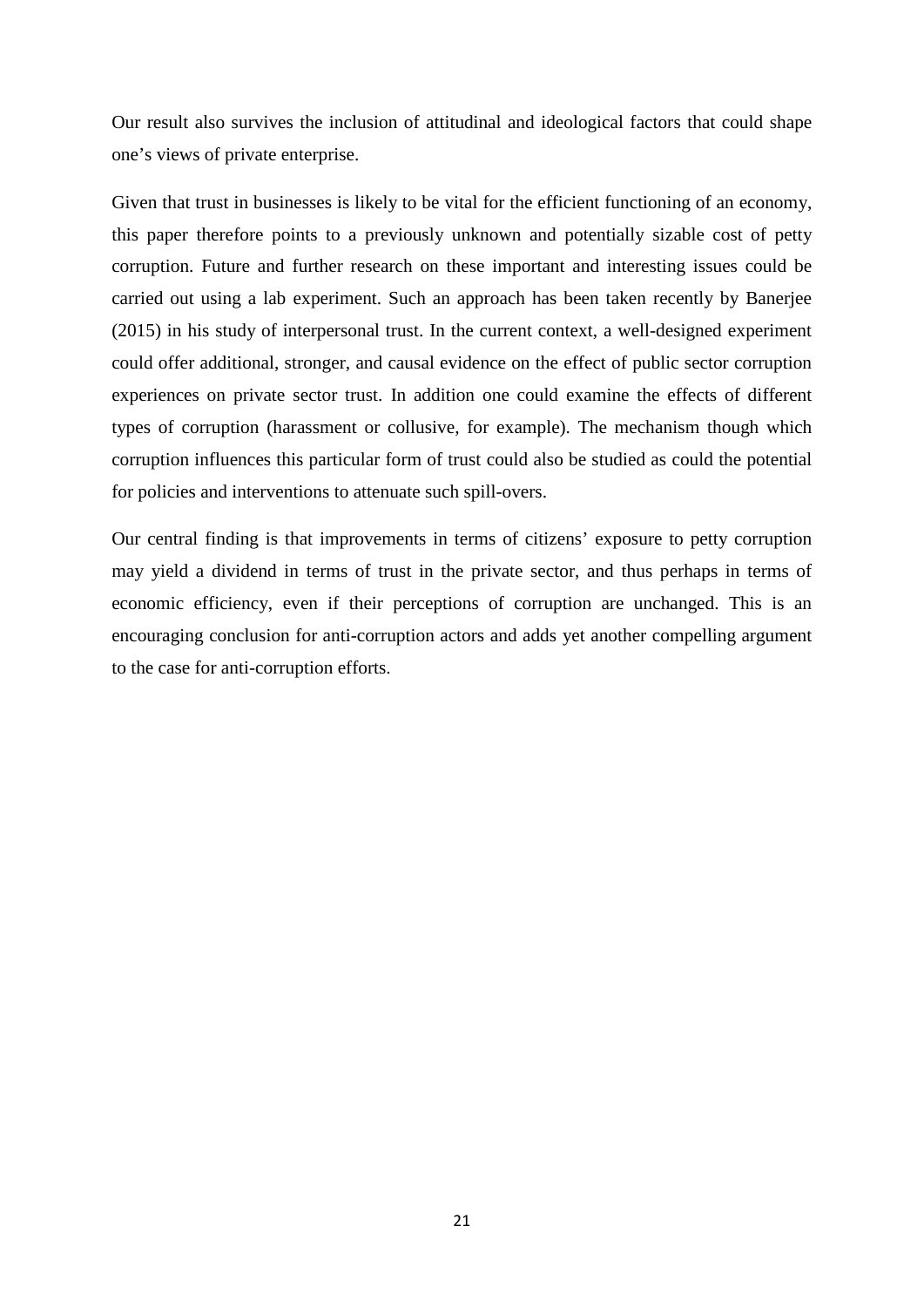#### **REFERENCES**

- Adams, J.E., Highhouse, S. and Zickar, M.J., 2010. Understanding General Distrust of Corporations. *Corporate Reputation Review*, 13(1), pp. 38-51.
- Afrobarometer Data, Rounds 2 and 3, available at [http://www.afrobarometer.org](http://www.afrobarometer.org/)
- Aghion, P., Algan, Y., Cahuc, P., & Shleifer, A. (2010). Regulation and Distrust. *The Quarterly journal of economics*, 125(3), 1015-1049.
- Aidt, T., Dutta, J., & Sena, V. (2008). Governance regimes, corruption and growth: Theory and evidence. *Journal of Comparative Economics*, 36(2), 195-220.
- Alesina, A. and La Ferrara, E., 2002. Who trusts others? *Journal of Public Economics*, 85, pp. 207-234.
- Anderson, C. J., & Tverdova, Y. V. (2003). Corruption, political allegiances, and attitudes toward government in contemporary democracies. *American Journal of Political Science*, 47(1), 91-109.
- Armah-Attoh, D., Gyimah-Boadi, E. and Chikwanha, A.B., 2007. *Corruption And Institutional Trust In Africa: Implications For Democratic Development*. Afrobarometer working paper No. 81. Cape Town: IDASA POS.
- Banerjee, R., 2015. *Corruption, Norm Violation and Decay in Social Capital*. Aarhus University Economics Working Papers 2015-05. Denmark.
- Bergh, A., & Bjørnskov, C. (2014). Trust, welfare states and income equality: Sorting out the causality. *European Journal of Political Economy*, 35, 183-199.
- Bjørnskov, C., 2007. Determinants of generalized trust: A cross-country comparison. *Public Choice*, 130, pp. 1-21.
- Bjørnskov, C., & Méon, P. G. (2015). The productivity of trust. *World development*, 70, 317- 331.
- Blanco, L. (2013). The impact of crime and insecurity on trust in democracy and institutions. *The American Economic Review*, 103(3), 284-288.
- Breen, M. and Gillanders, R., 2012. Corruption, Institutions and Regulation. *Economics of Governance*, 13(3), pp. 263-285.
- Breen, M. and Gillanders, R., 2015. Political Trust, Corruption and Ratings of the IMF and the World Bank. *International Interactions*, 41(2), pp. 337-364.
- Brehm, J. and Rahn, W., 1997. Individual level evidence for the causes and consequences of social capital. *American Journal of Political Science*, 41, pp. 999-1023.
- Chang, E. C., & Chu, Y. H. (2006). Corruption and trust: exceptionalism in Asian democracies?. *Journal of Politics*, 68(2), 259-271.
- Coleman, J., 1990. *Foundations of Social Theory*. Cambridge, Massachusetts: Harvard University Press.
- Corbacho, A., Philipp, J., & Ruiz-Vega, M. (2015). Crime and erosion of trust: Evidence for Latin America. *World Development*, 70, 400-415.
- Daniele, G., & Geys, B. (2015). Interpersonal trust and welfare state support. *European Journal of Political Economy*, 39, 1-12.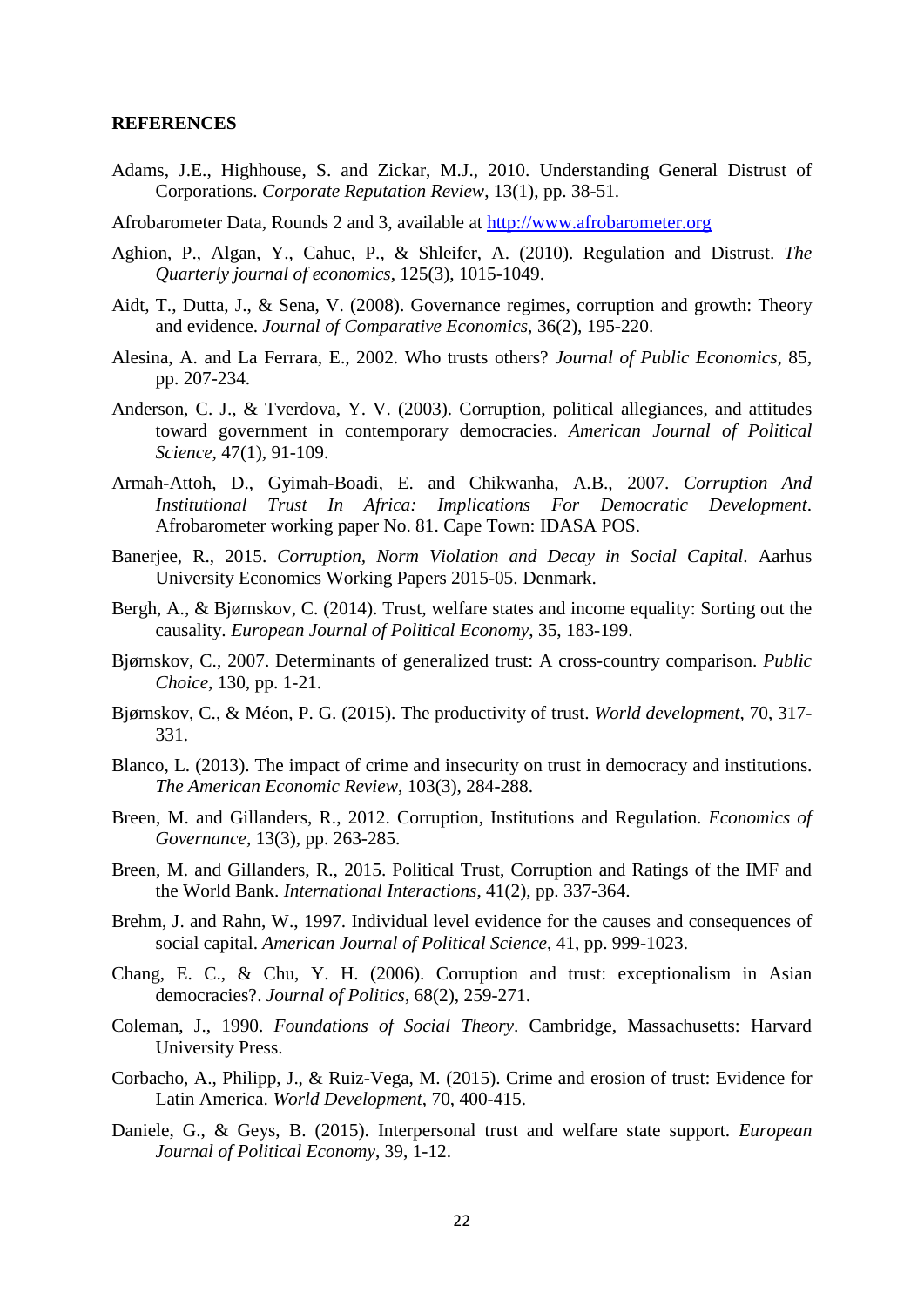- Dirks, K.T. and Ferrin, D.L., 2002. Trust in Leadership: Meta-Analytic Findings and Implications for Research and Practice. *Journal of Applied Psychology*, 87(4), pp. 611- 628.
- Dearmon, J., & Grier, R. (2011). Trust and the accumulation of physical and human capital. *European Journal of Political Economy*, 27(3), 507-519.
- Den Butter, F. A., & Mosch, R. H. (2003). The Dutch miracle: Institutions, networks, and trust. *Journal of Institutional and Theoretical Economics (JITE)/Zeitschrift für die gesamte Staatswissenschaft*, 362-391.
- Djankov, S., McLiesh, C., & Ramalho, R. M. (2006). Regulation and growth. *Economics Letters*, 92(3), 395-401.
- Dohmen, T., Falk, A., Huffman, D. and Sunde, U., 2008. Representative Trust and Reciprocity: Prevalence and Determinants. *Economic Inquiry*, 46(1), pp. 84-90.
- Donaldson, T. and Preston, L.E., 1995. The Stakeholder Theory of the Corporation: Concepts, Evidence, and Implications. *Academy of Management Review*, 20(1), pp. 65- 91.
- Dreher A, Gassebner M (2011) Greasing the wheels? The impact of regulations and corruption on firm entry. *Public Choice* 1–20.
- Fisman, R., & Svensson, J. (2007). Are corruption and taxation really harmful to growth? Firm level evidence*. Journal of Development Economics*, 83(1), 63-75.
- Georgarakos, D., & Pasini, G. (2011). Trust, sociability, and stock market participation. *Review of Finance*, 15(4), 693-725.
- Gillanders, R., & Whelan, K. (2014). Open For Business? Institutions, Business Environment and Economic Development. *Kyklos*, 67(4), 535-558.
- Glaeser, E.L., Laibson, D., Scheinkman, J.A. and Soutter, C.L., 1999. *What is Social Capital? The Determinants of Trust and Trustworthiness*. National Bureau of Economic Research Working Paper No. 7216. Cambridge: NBER.
- Guiso, L., Sapienza, P., & Zingales, L. (2008). Trusting the stock market. *The Journal of Finance*, 63(6), 2557-2600.
- Guriev, S. (2004). Red tape and corruption. *Journal of Development Economics*, 73(2), 489- 504.
- Heinemann, F., & Tanz, B. (2008). The impact of trust on reforms. *Journal of Economic Policy Reform*, 11(3), 173-185.
- Huntington S (1968) Political order in changing societies. Yale University Press, New Haven
- Ingenhoff, D. and Sommer, K., 2010. Trust in Companies and in CEOs: A Comparative Study of the Main Influences. *Journal of Business Ethics*, 95, 339-355.
- Klein, G. and Shtudiner, Z., 2015. Trust in others: does it affect investment decisions? *Quality & Quantity*, 07/2015, pp. 1-19.
- Kuenzi, M.T., 2008. *Social Capital and Political Trust in West Africa*. Afrobarometer working paper No. 96.
- La Porta, R.*,* Lopez-de-Silanes, F., Shleifer, A. and Vishny, R.W., 1997*.* Trust in Large Organizations. *American Economic Review*, 87, pp. 333-338.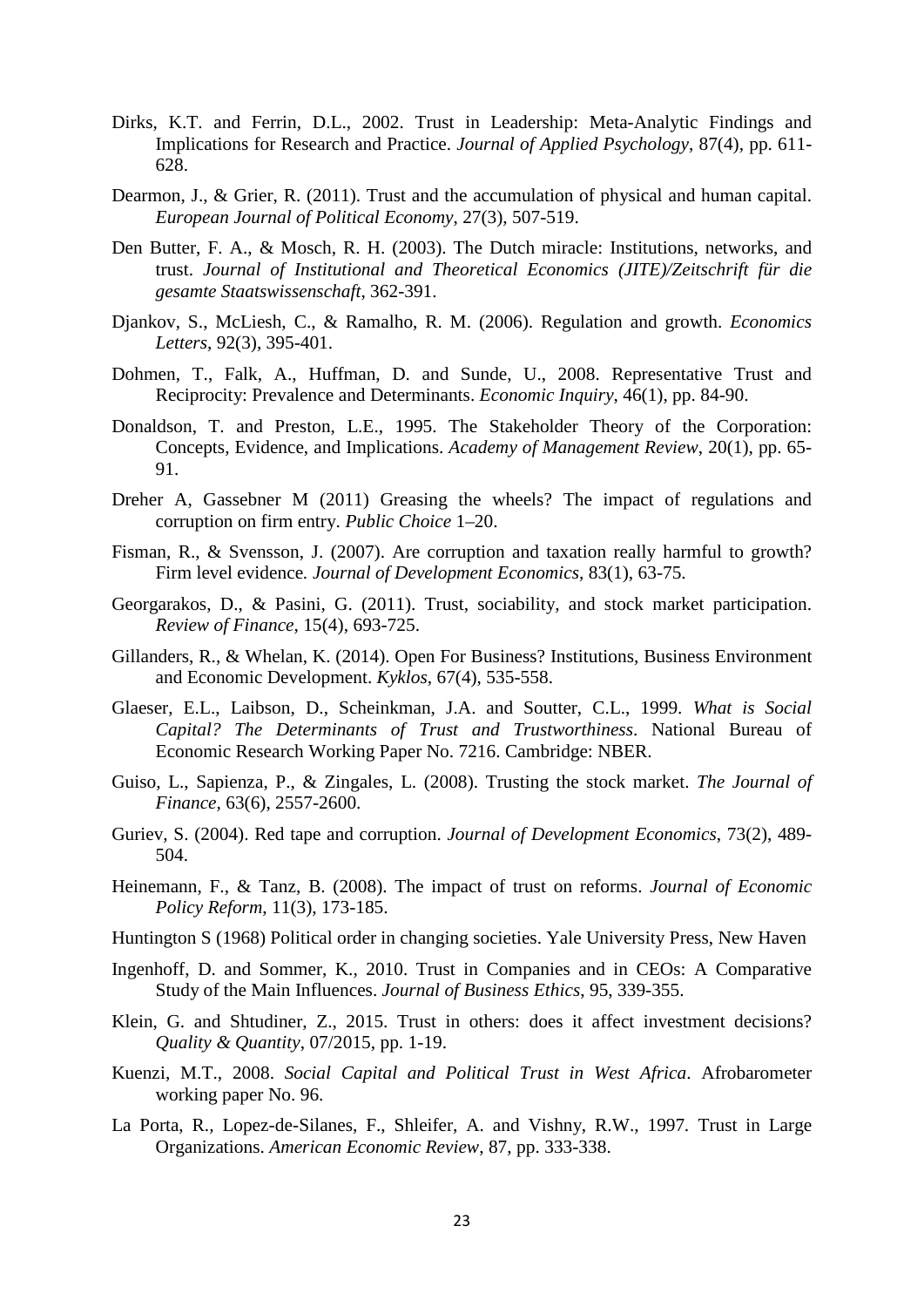- Lavallée, E., Razafindrakoto, M. and Roubaud, F., 2008. *Corruption and Trust in Political Institutions in sub-Saharan Africa*. Afrobarometer working paper No. 102.
- Leibrecht, M., & Pitlik, H. (2015). Social trust, institutional and political constraints on the executive and deregulation of markets. *European Journal of Political Economy*, 39, 249-268.
- Marshall, M.G. (2013). Polity IV Project: Political Regime Characteristics and Transitions, 1800-2011.
- Méon PG, Weill L (2010) Is corruption an efficient grease? *World Dev* 38(3):244–259
- Mohtadi, H., & Roe, T. L. (2003). Democracy, rent seeking, public spending and growth. *Journal of Public Economics*, 87(3), 445-466.
- Morris, S. D., & Klesner, J. L. (2010). Corruption and trust: Theoretical considerations and evidence from Mexico. *Comparative Political Studies*, 43(10), 1258-1285.
- Peiró-Palomino, J., & Tortosa-Ausina, E. (2013). Can trust effects on development be generalized? A response by quantile. *European Journal of Political Economy*, 32, 377- 390.
- Pinotti, P. (2012). Trust, regulation and market failures. *Review of Economics and Statistics*, 94(3), 650-658.
- Putnam, R., 1993. *Making democracy work: civic tradition in modern Italy*. Princeton: Princeton University Press.
- Raiser, M., Rousso, A., Steves, F., & Teksoz, U. (2008). Trust in transition: Cross-country and firm evidence. *Journal of Law, Economics, and Organization*, 24(2), 407-433.
- Rock, M. T. (2009). Corruption and democracy. *Journal of development studies*, 45(1), 55- 75.
- Seligson, M. A. (2002). The impact of corruption on regime legitimacy: A comparative study of four Latin American countries. *The journal of Politics*, 64(02), 408-433.
- Torgler, Benno. 2008. "Trust in international organizations: An empirical investigation focusing on the United Nations." *The Review of International Organizations* 3 (1):65- 93.
- Tu, Q., & Bulte, E. (2010). Trust, market participation and economic outcomes: Evidence from rural China. *World Development*, 38(8), 1179-1190.
- Williamson, O.E., 1985. *The economic institutions of capitalism*. New York, NY: Free Press.
- Yamamura, E., 2008. Determinants of trust in a racially homogeneous society. *Economics Bulletin*, 26(1), pp. 1-9.
- Zak, P.J. and Knack, S., 2001. Trust and Growth. *The Economic Journal*, 111, pp. 295-321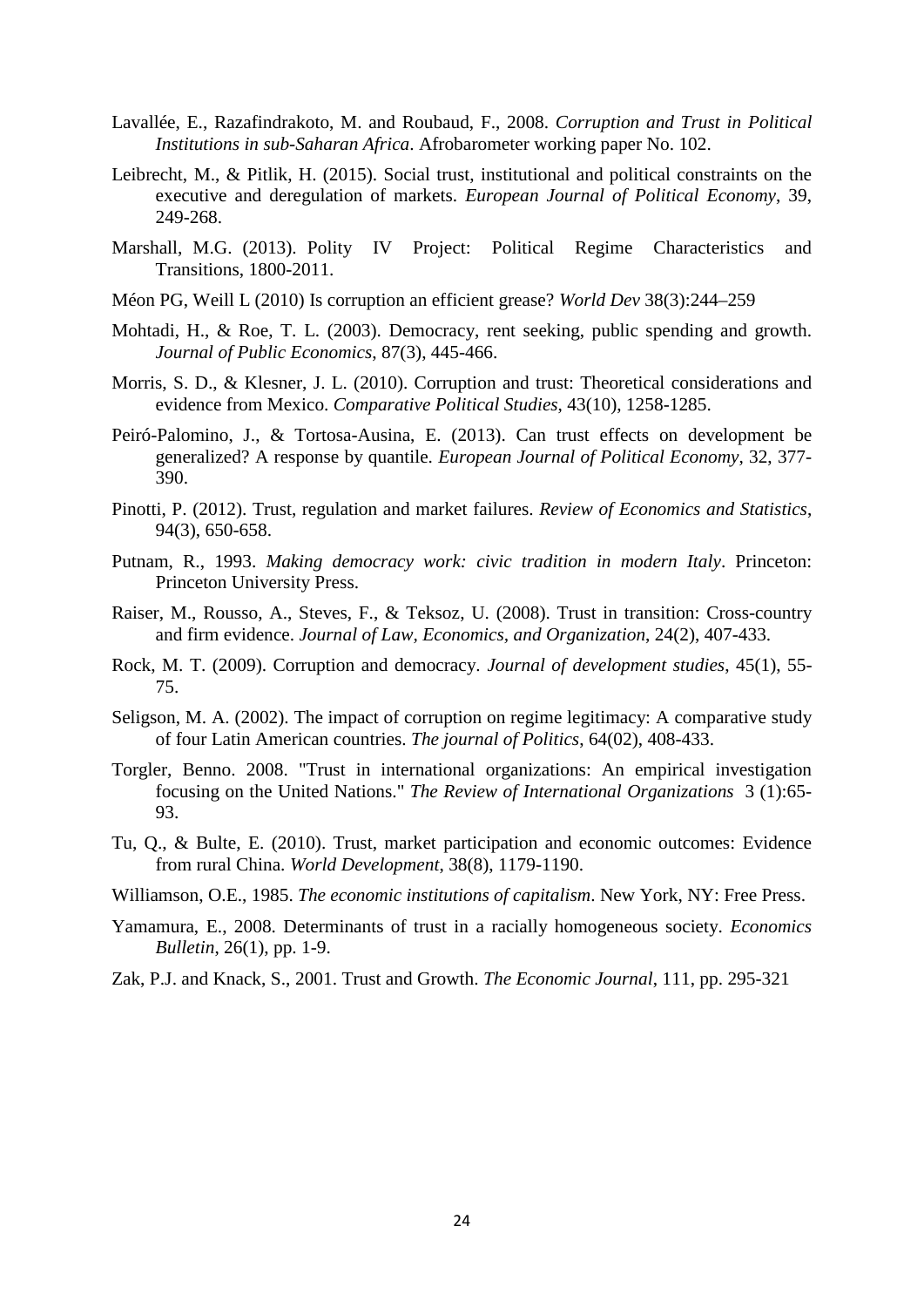## **APPENDICES**

|                            |              |       | TADLE AT: Summary Statistics and Description of the Variables                          |  |  |  |
|----------------------------|--------------|-------|----------------------------------------------------------------------------------------|--|--|--|
| Variable                   | Mean<br>(SD) | Obs   | Description                                                                            |  |  |  |
| <b>Dependent Variables</b> |              |       |                                                                                        |  |  |  |
| Trust in                   | 1.33         | 18990 | Level of trust in private corporations. See main text.                                 |  |  |  |
| Private                    | (0.92)       |       |                                                                                        |  |  |  |
| Corporations               |              |       |                                                                                        |  |  |  |
| $(0-3 \text{ scale})$      |              |       |                                                                                        |  |  |  |
| <b>Trust in Small</b>      | 1.30         | 21253 | Level of trust in small shops. See main text.                                          |  |  |  |
| <b>Businesses</b>          | (0.89)       |       |                                                                                        |  |  |  |
| $(0-3 \text{ scale})$      |              |       |                                                                                        |  |  |  |
| Trust in Local             | 1.28         | 21322 | Level of trust in local traders. See main text.                                        |  |  |  |
| Traders                    | (0.90)       |       |                                                                                        |  |  |  |
| $(0-3 scale)$              |              |       |                                                                                        |  |  |  |
| Trust in                   | 0.42         | 18990 | Dummy for the level of trust in private corporations. See main text.                   |  |  |  |
| Private                    | (0.49)       |       |                                                                                        |  |  |  |
| Corporations               |              |       |                                                                                        |  |  |  |
| (dummy)                    |              |       |                                                                                        |  |  |  |
| Trust in Small             | 0.38         | 21253 | Dummy for the level of trust in small shops. See main text.                            |  |  |  |
| <b>Businesses</b>          | (0.49)       |       |                                                                                        |  |  |  |
| (dummy)                    |              |       |                                                                                        |  |  |  |
| Trust in Local             | 0.38         | 21322 | Dummy for the level of trust in local traders. See main text.                          |  |  |  |
| Traders                    | (0.48)       |       |                                                                                        |  |  |  |
| (dummy)                    |              |       |                                                                                        |  |  |  |
| <b>Bribery Experience</b>  |              |       |                                                                                        |  |  |  |
| <b>Bribery</b>             | 0.72         | 23495 | Index of bribery experience. See main text.                                            |  |  |  |
| experience                 | (1.78)       |       |                                                                                        |  |  |  |
| $(0-12 \text{ scale})$     |              |       |                                                                                        |  |  |  |
| <b>Bribery</b>             | 0.23         | 23495 | Dummy variable, equals "1" if the respondent has any bribery experience.               |  |  |  |
| experience                 | (0.42)       |       |                                                                                        |  |  |  |
| (dummy)                    |              |       |                                                                                        |  |  |  |
| Bribe for                  | 0.23         | 24015 | Bribery experience in getting document or permit, component of the bribery experience  |  |  |  |
| documents                  | (0.63)       |       | index. See main text.                                                                  |  |  |  |
| $(0-3 scale)$              |              |       |                                                                                        |  |  |  |
| Bribe for                  | 0.14         | 24015 | Dummy variable, equals "1" if the respondent has bribery experience in getting         |  |  |  |
| documents                  | (0.35)       |       | document or permit.                                                                    |  |  |  |
| (dummy)                    |              |       |                                                                                        |  |  |  |
| Bribe for                  | 0.14         | 24108 | Bribery experience in getting a child into school, component of the bribery experience |  |  |  |
| school                     | (0.51)       |       | index. See main text.                                                                  |  |  |  |
| $(0-3 scale)$              |              |       |                                                                                        |  |  |  |
| Bribe for                  | 0.09         | 24108 | Dummy variable, equals "1" if the respondent has bribery experience in getting a child |  |  |  |
| school                     | (0.29)       |       | into school.                                                                           |  |  |  |
| (dummy)                    |              |       |                                                                                        |  |  |  |
| Bribe for                  | 0.145        | 23748 | Bribery experience in getting a household service, component of the bribery experience |  |  |  |
| service                    | (0.53)       |       | index. See main text.                                                                  |  |  |  |
| $(0-3 scale)$              |              |       |                                                                                        |  |  |  |
| Bribe for                  | 0.08         | 23748 | Dummy variable, equals "1" if the respondent has bribery experience in getting a       |  |  |  |
| service                    | (0.28)       |       | household service.                                                                     |  |  |  |
| (dummy)                    |              |       |                                                                                        |  |  |  |
| Bribe to                   | 0.23         | 23951 | Bribery experience in avoiding a problem with the police, component of the bribery     |  |  |  |
| police                     | (0.67)       |       | experience index. See main text.                                                       |  |  |  |
| $(0-3 scale)$              |              |       |                                                                                        |  |  |  |
|                            | 0.12         | 23951 | Dummy variable, equals "1" if the respondent has bribery experience in avoiding a      |  |  |  |

### **TABLE A1: Summary Statistics and Description of the Variables**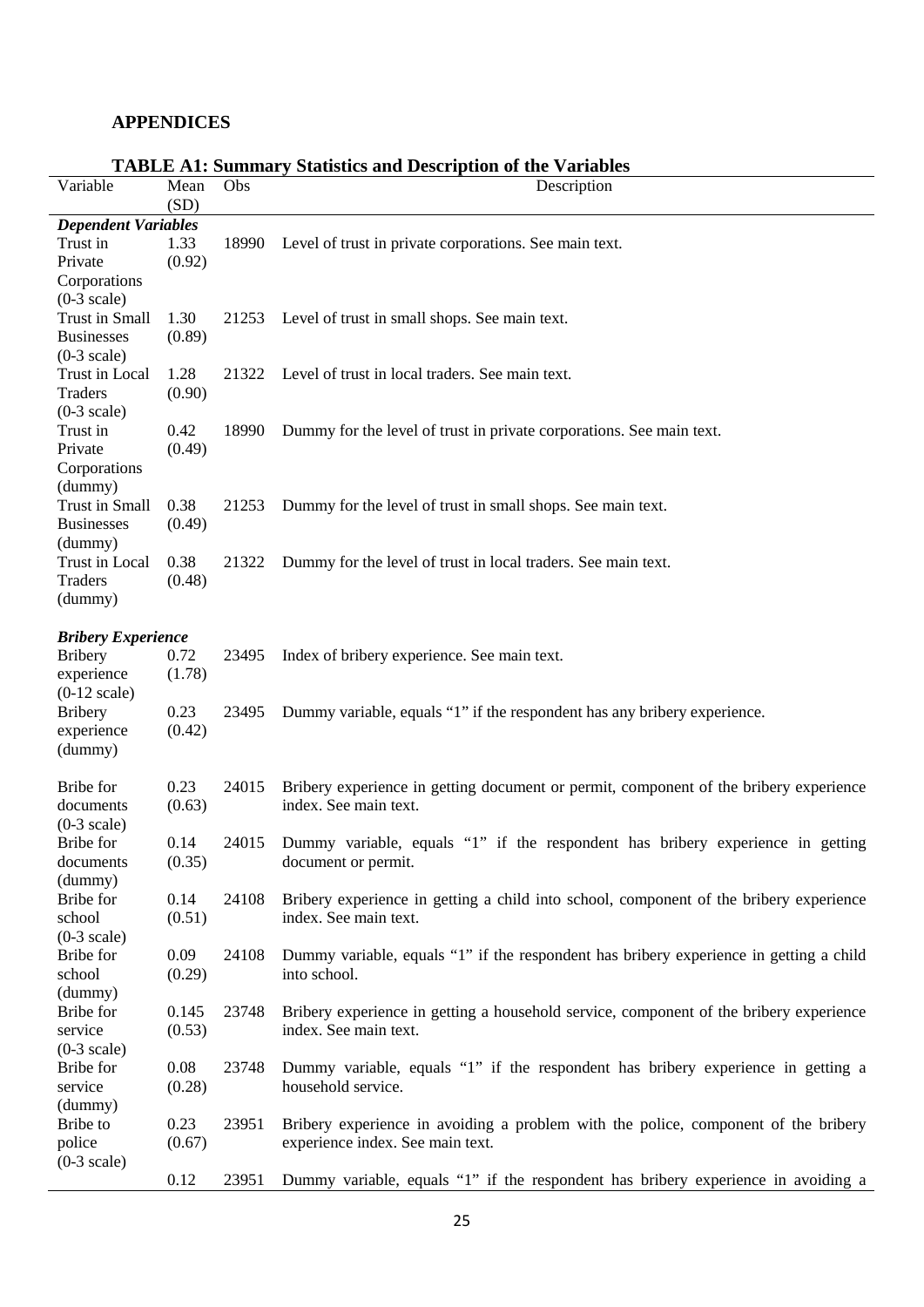| Bribe to                 | (0.33) |       | problem with the police.                                                                                                                      |
|--------------------------|--------|-------|-----------------------------------------------------------------------------------------------------------------------------------------------|
| police                   |        |       |                                                                                                                                               |
| (dummy)                  |        |       |                                                                                                                                               |
|                          |        |       |                                                                                                                                               |
| <b>Control Variables</b> |        |       |                                                                                                                                               |
| Corruption               | 3.77   | 17737 | Index of political corruption perception. See main text.                                                                                      |
| Perceptions              | (2.26) |       |                                                                                                                                               |
| $(0-9 \text{ scale})$    |        |       |                                                                                                                                               |
| Corrupt                  | 1.12   | 18750 | Perception of the corruption in the president's office, component of the political                                                            |
| president                | (0.90) |       | corruption perception index. See main text.                                                                                                   |
| $(0-3 scale)$            | 1.23   | 19658 | Perception of the corruption among the elected leaders, component of the political                                                            |
| Corrupt<br>leaders       | (0.83) |       | corruption perception index. See main text.                                                                                                   |
| $(0-3 scale)$            |        |       |                                                                                                                                               |
| Corrupt                  | 1.38   | 20413 | Perception of the corruption among government officials, component of the political                                                           |
| government               | (0.82) |       | corruption perception index. See main text.                                                                                                   |
| officials (0-3           |        |       |                                                                                                                                               |
| scale)                   |        |       |                                                                                                                                               |
| Age                      | 36.3   | 23665 | "How old were you at your last birthday?"                                                                                                     |
|                          | (14.8) |       |                                                                                                                                               |
| Female                   | 0.50   | 24301 | Equals "1" if the respondent is female.                                                                                                       |
|                          | (0.50) |       |                                                                                                                                               |
| Some                     | 0.36   | 24229 | "What is the highest level of education you have completed?"                                                                                  |
| Secondary                | (0.48) |       | Primary or Some Secondary Education                                                                                                           |
| Education                |        |       |                                                                                                                                               |
| Secondary                | 0.15   | 24229 | <b>Secondary Education</b>                                                                                                                    |
| Education                | (0.36) |       |                                                                                                                                               |
| Some                     | 0.08   | 24229 | Post-Secondary or Some University Education                                                                                                   |
| University               | (0.28) |       |                                                                                                                                               |
| Education                |        |       |                                                                                                                                               |
| University               | 0.02   | 24229 | University Complete or Postgraduate Education                                                                                                 |
| Education                | (0.15) |       |                                                                                                                                               |
| Poverty index            | 8.69   | 23625 | Sum of 0-4 scale indices of shortages of food, water, medical care, electricity, fuel for                                                     |
| $(0-24 \text{ scale})$   | (5.32) |       | cooking and cash income. Larger numbers indicate<br>more<br>poverty.<br>See<br>www.afrobarometer.org for details of the individual questions. |
| Rural                    | 0.38   | 24301 | Equals "1" if the Primary Sampling Unit is rural.                                                                                             |
|                          | (0.48) |       |                                                                                                                                               |
| Businessman              | 0.06   | 24127 | Equals "1" if the respondent's main occupation is a businessman.                                                                              |
|                          | (0.22) |       |                                                                                                                                               |
| Professional             | 0.03   | 24127 | Equals "1" if the respondent's main occupation is a professional worker.                                                                      |
| worker                   | (0.18) |       |                                                                                                                                               |
| Government               | 0.03   | 24127 | Equals "1" if the respondent's main occupation is a government worker.                                                                        |
| worker                   | (0.17) |       |                                                                                                                                               |
| Farmer                   | 0.32   | 24127 | Equals "1" if the respondent's main occupation is a farmer.                                                                                   |
|                          | (0.47) |       |                                                                                                                                               |
| Active                   | 0.53   | 23130 | Equals "1" if the respondent an active member of an official leader of the religious                                                          |
| member of                | (0.50) |       | group.                                                                                                                                        |
| religious                |        |       |                                                                                                                                               |
| community                |        |       |                                                                                                                                               |
| Trust in                 | 1.50   | 23006 | "How much do you trust courts, or haven't you heard enough about them to say?                                                                 |
| Courts                   | (0.93) |       | Scale from "0"="Not at all" to $3$ ="A very great deal".                                                                                      |
| $(0-3 \text{ scale})$    |        |       |                                                                                                                                               |
| Trust in                 | 0.49   | 23006 | Dummy variable, equals "1" if the answer to the question above is "A lot" or "A very                                                          |
| Courts                   | (0.50) |       | great deal".                                                                                                                                  |
| (dummy)                  |        |       |                                                                                                                                               |